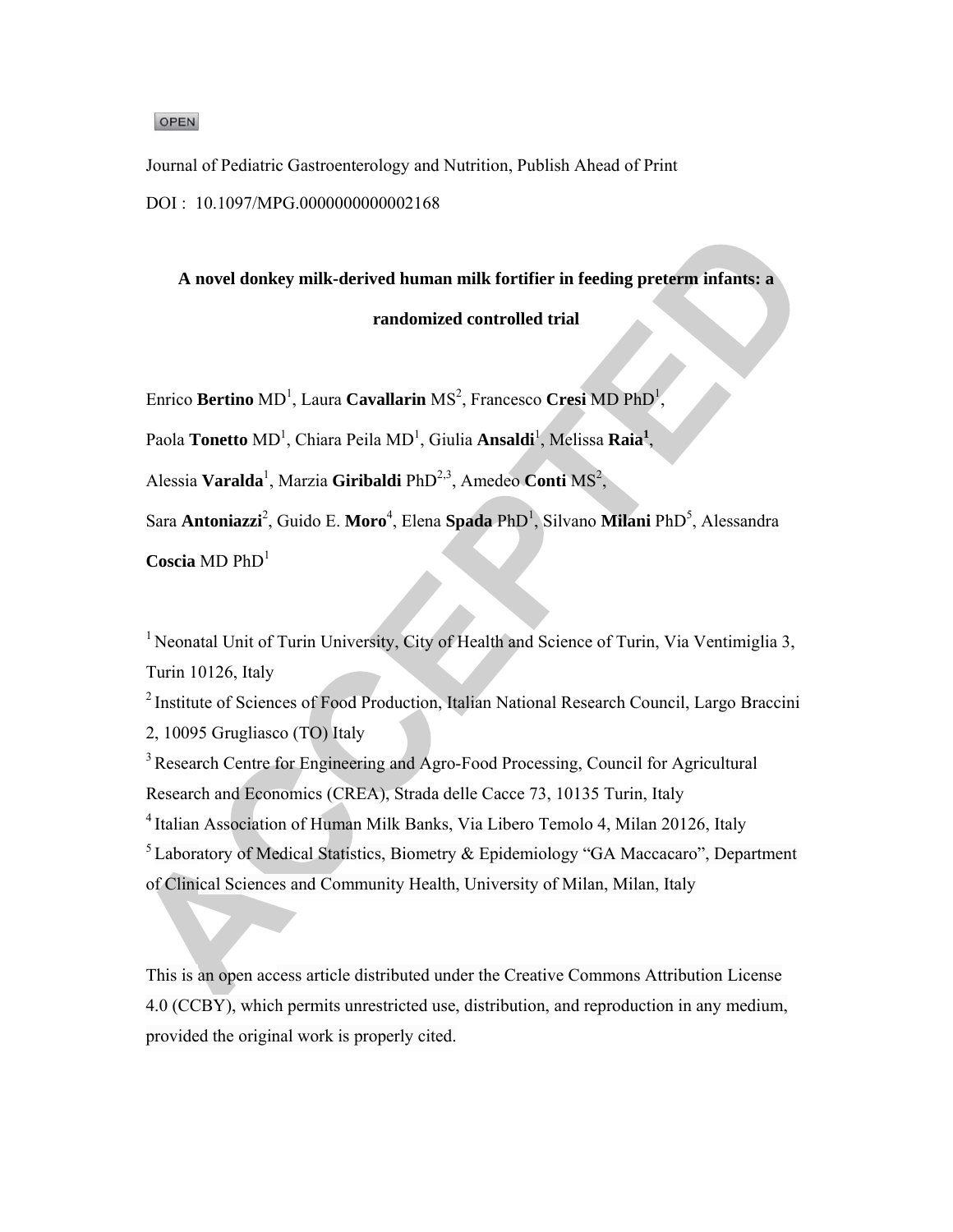**Corresponding Author:** Laura Cavallarin, Institute of Sciences of Food Production, Italian National Research Council, Largo Braccini 2, 10095 Grugliasco (TO) Italy. Tel.: +390116709234; Fax: +390116709297; E-mail: laura.cavallarin@ispa.cnr.it

## **Conflicts of Interest and Source of Funding:**

This work was supported by Compagnia di San Paolo, Italy, Award n. 2539 to EB. EB, LC, GEM, AC have competing interest since they are the inventors of a patent on the fortifier derived from donkey milk described in the paper (Italian Patent no. n.0001421271 and international patent application no. WO2015056166 (A1)-20,150,423). No conflict of interest exists for the remaining authors.

**URL and Trial Identification Number:** http://www.isrctn.com/ISRCTN70022881, ISRCTN70022881

## **Acknowledgements**

The authors gratefully acknowledge the following partners of the FortiLat project for collaborating on the production of the donkey milk-derived fortifier used in the trial: Procemsa S.p.A (Nichelino, Torino, Italy), Proge Farm S.r.l (Novara, Italy), Eurolactis Italia srl (Corbetta, Milano, Italy), Università del Piemonte Orientale (Dipartimento di Scienze del Farmaco, Novara, Italy). The authors are also very grateful to the families that have participated to the study.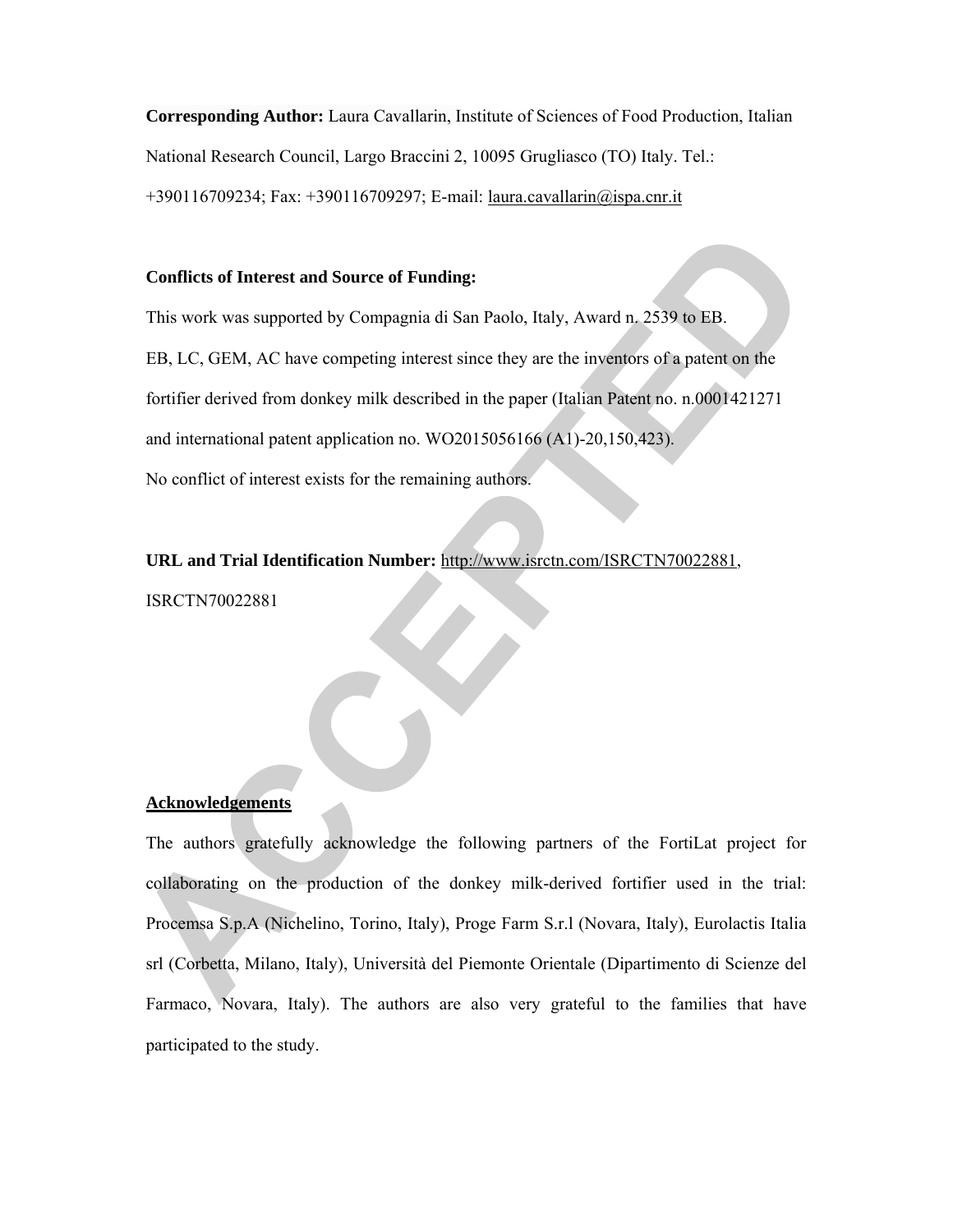#### **ABSTRACT**

**Objectives:** The purpose of the present randomized controlled clinical trial was to compare the use of donkey milk-derived fortifier with commercial bovine milk-derived fortifier in very preterm or very low-birthweight newborns, in terms of feeding tolerance.

**Methods:** This trial included 156 newborns born at <32 weeks of gestational age and/or with a birthweight ≤1500 g. Newborns were randomized 1:1 to receive enteral feeding with either a bovine milk-based fortifier (BF-arm), or a new, donkey milk-derived fortifier (DF-arm) for 21 days. The fortification protocol was the same for both study arms, and the two diets were designed to be isoproteic and isocaloric. Feeding tolerance was assessed by a standardized protocol.

**Results:** The risk of feeding intolerance tended to be lower in DF-arm than in BF-arm, with a relative risk reduction of 0.63 (95% CI:  $-0.29$ ,  $+0.90$ ). The mean number of episodes per newborn of feeding intolerance and feeding interruptions (any duration) were consistently lower in the DF-arm than the BF-arm. Episodes of bilious gastric residuals and vomiting were significantly lower in the DF-arm. Time needed to reach full enteral feeding (150 ml/kg/d) and daily weight increase between the first day of exclusive enteral feeding (i.e., without administering intravenous fluids) and discharge were similar in the BF- and DFarms.

**Conclusions:** These results suggest that donkey milk-derived fortifiers improve feeding tolerance when compared with standard bovine-derived fortifiers, with a similar auxological outcome.

**Key Words :** Human milk fortifier, bovine milk, donkey milk, VLBWI, feeding intolerance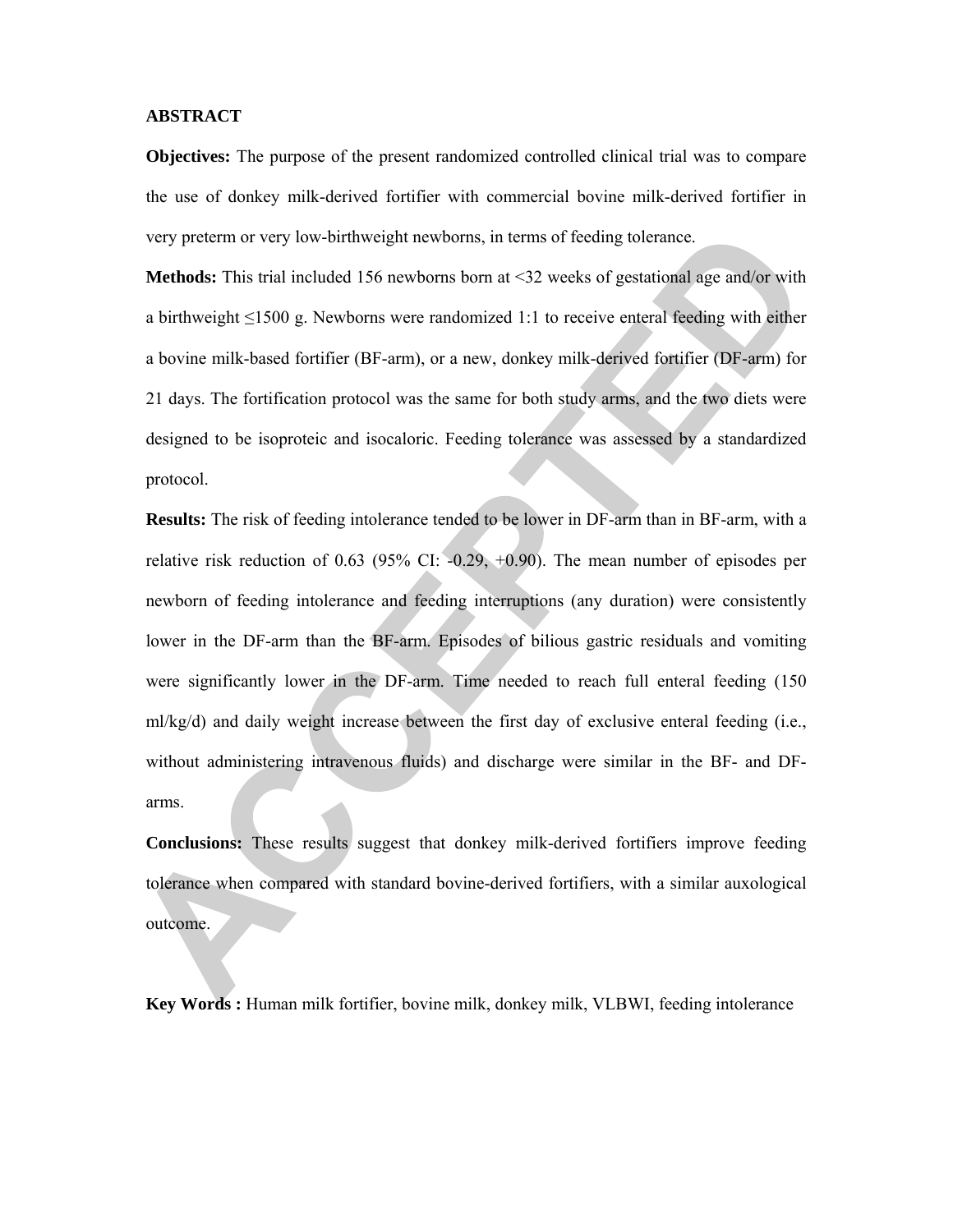# **What is Known**

- Human milk is the recommended food for preterm newborns; however, it has to be fortified.
- At present, the most common fortifiers are bovine milk-derived. The optimal composition of human milk fortifiers is still debated.

# **What is New**

- A new donkey milk-derived human milk fortifier is suitable for feeding preterm and very-low-birthweight newborns.
- The donkey milk-derived fortifier, compared to a bovine counterpart in an isocaloric and isoproteic diet, seems to improve feeding tolerance, with a similar auxological outcome.

X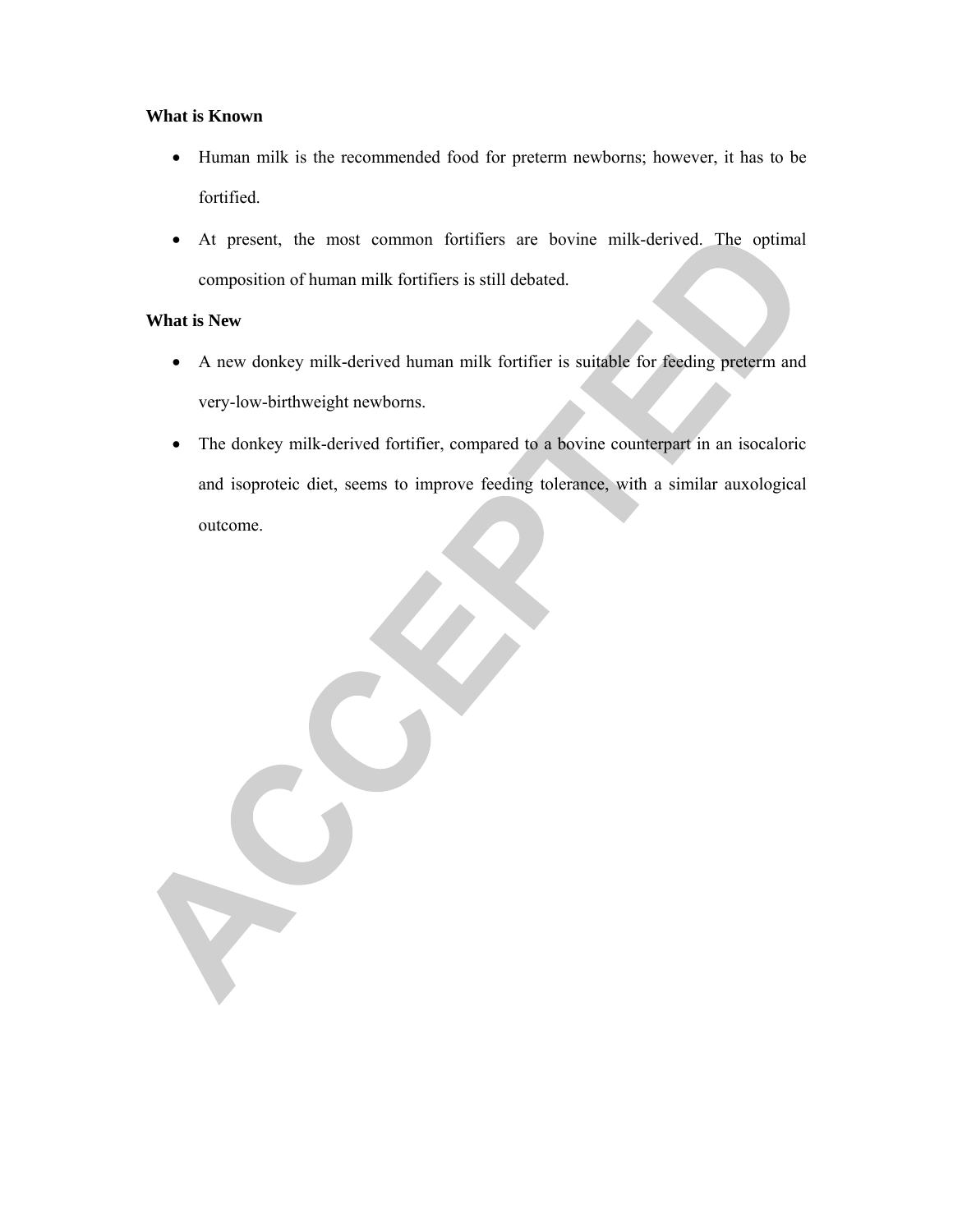#### **INTRODUCTION**

Very preterm (gestational age <32 weeks) and very-low-birthweight (VLBW, i.e., <1500 g) newborns currently represent the majority of patients admitted to neonatal intensive care units  $(NICU)^1$ . Improvements in perinatal care have led to an increased survival rate in these newborns, which has offered new insights into their outcome and their health status in adulthood.

Nutrition is fundamental to neonatal survival and short-term outcomes, but it also has long-term consequences on quality of life in very preterm and VLBW newborns. Indeed, these newborns require adequate qualitative and quantitative nutrition, particularly in terms of protein intake, the lack of which is the main cause of post-natal growth deficits<sup>2</sup>. Human milk is the recommended food for all neonates  $3,4$ , but as breast milk alone does not meet the nutritional requirements of preterm newborns<sup>5,6</sup>, it is supplemented with additional nutrients 7,8.

Fortification of human milk still represents a significant challenge $9-11$ , as concerns have been raised regarding fortification strategies and the composition of fortifiers. Individualized fortification is the current recommended strategy<sup>12,13</sup>, and fortifiers must be composed of simple, high quality, well-tolerated nutritional supplements. Recently, human milk-based fortifiers have been proposed, but their utilization is limited by high costs and ethical issues. Moreover, there is no strong evidence that human-milk based fortifiers in otherwise exclusively human milk fed preterm infants affect important outcomes.<sup>14</sup>.

Based on its physiochemical properties, milk from monogastric animals has been suggested to be more suitable than bovine milk for human nutrition<sup>15</sup>. Donkey milk showed biological effects comparable with those elicited by human mil $k^{16,17}$ . Our hypothesis is that feeding very preterm and VLBW newborns with human milk supplemented with donkey milk-derived fortifiers will improve feeding tolerance. Thus, the present trial compared the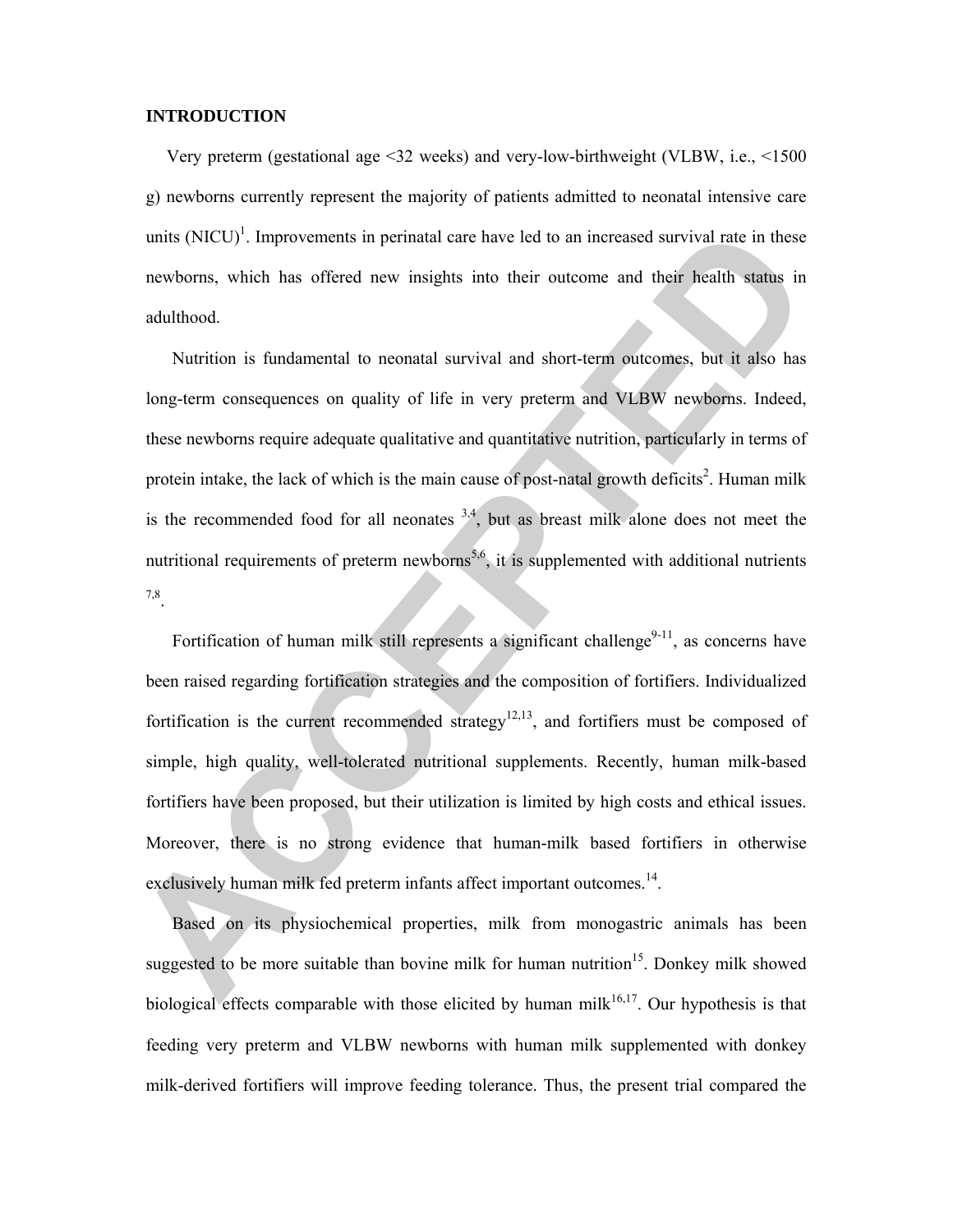use of donkey milk-derived fortifier and commercial bovine milk-derived fortifier in very preterm and VLBW newborns, in terms of feeding tolerance and short-term auxological outcomes.

## **METHODS**

This study was performed in the NICU of Turin University. It was approved by Ethics Committee (AN: 0025847, 27/05/2014) and registered

(http://www.isrctn.com/ISRCTN70022881, ISRCTN70022881) after the trial starting date. The study protocol was evaluated by JPGN Editorial Office. Recruitment period was 27/11/2014 to 22/12/2016. Written informed consent was obtained from the parents of all included newborns before enrollment.

## **Study population**

The inclusion criteria were gestational age  $\leq 32$  weeks and/or birthweight  $\leq 1500$  g, exclusive feeding with human milk (own mother's milk or donor milk), and enteral feeding  $\geq 80$ ml/kg/d within the first 4 weeks of life. Newborns with severe gastrointestinal pathologies (necrotizing enterocolitis, colostomy, intestinal obstruction, symptoms of peritonitis, presence of blood in the feces), chromosomal abnormalities or major malformations, hereditary metabolic diseases, intravascular disseminated coagulopathy, shock, patent ductus arteriosus (PDA) requiring medical care or surgery at the time of randomization, and severe renal failure (serum creatinine > 2 mg/dl) were excluded.

# **Study design**

Eligible newborns were randomly allocated 1:1 into two arms in accordance with a list generated by a data step written in  $SAS<sup>18</sup>$  language: the bovine fortifier (BF-arm) and the donkey fortifier arm, (DF-arm). In the BF-arm, a bovine milk-derived commercial multicomponent fortifier (FM85, Nestlé) and a bovine milk - derived protein concentrate (Protifar,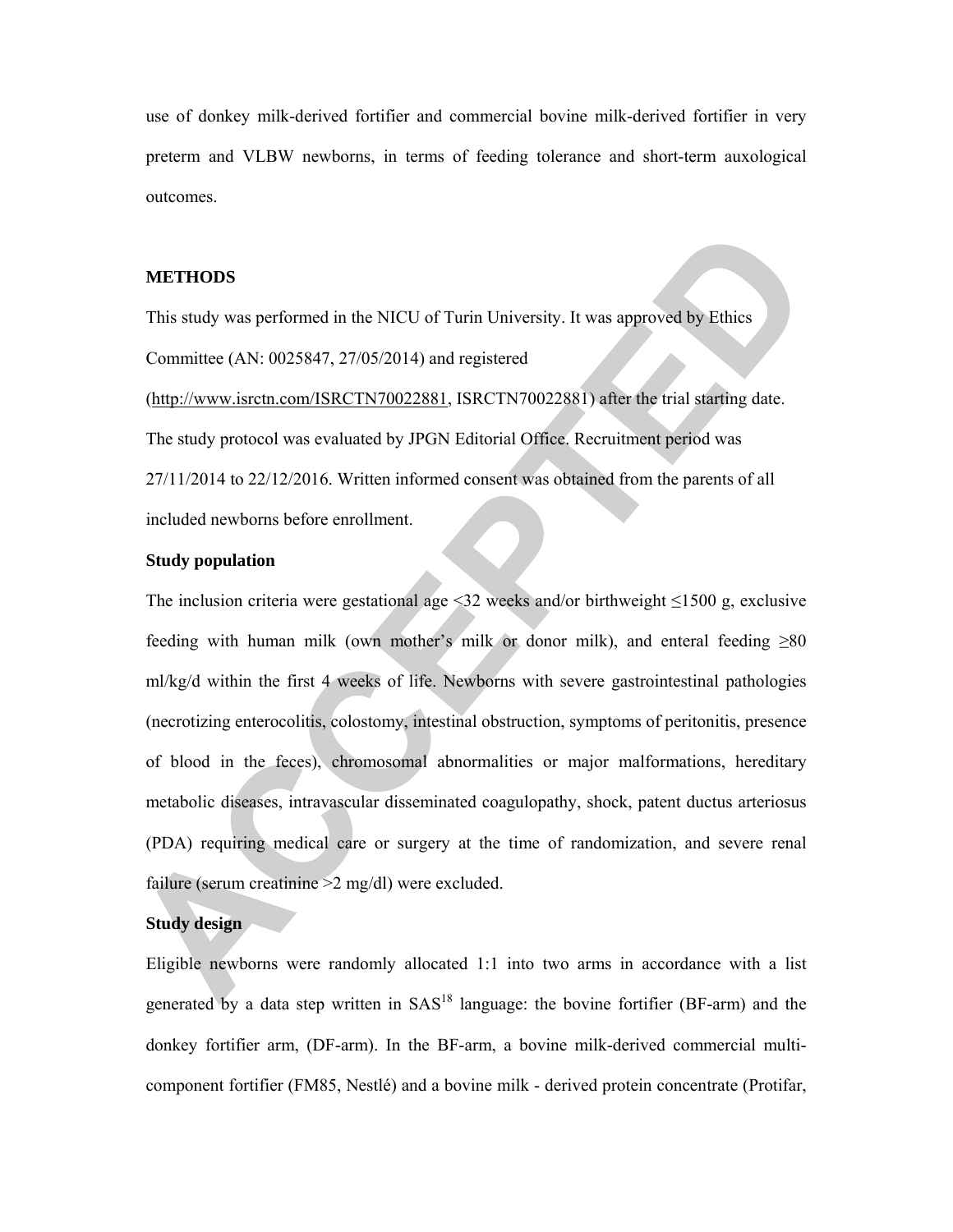Nutricia, Utrecht, The Netherlands) were used. In the DF-arm a donkey milk-derived multicomponent fortifier and donkey milk derived protein concentrate were used (Fortilat, Torino, Italy). The donkey milk derived fortifier is not commercially available and was produced according to current EU legislation on food for special medical purposes.

All newborns received enteral feeding according to a regimen of *adjustable fortification*, based on blood urea nitrogen determination, for 21 days  $19,20$ . The intervention started when the infants were able to tolerate a volume of  $\geq 80$  ml/kg/day, (randomization time) and, according to study protocol, was planned to last 21 days; the intervention was suspended at discharge from the hospital for any reason (transfer, death, discharge home).

Please refer to our previous paper  $2<sup>1</sup>$  for a detailed description of the methodology used in the study. Since the protein concentration and energy content of bovine milk-derived products differ from those of donkey milk-derived products, the amounts of powder required to obtain the same level of fortification were different. Moreover, because the same nurses were in charge of both the preparation and administration of meals and the evaluation of feeding tolerance, this study must be regarded as an open-label trial. Increases in the quantity of milk given during enteral feeding were strictly regulated according to the feeding protocol adopted in the NICU, based on the evaluation of signs of feeding intolerance. Data on necrotizing enterocolitis that occurred after randomization, PDA, sepsis, mortality, hospital stay duration, intraventricular hemorrhage, and retinopathy of prematurity (defined according to the Vermont Oxford Network)<sup>22</sup> were collected from hospital records.

Babies were discharged from the hospital when they met all following criteria: satisfactory weight gain while receiving full oral feeding, maintenance of adequate thermal stability, and resolution of acute medical conditions.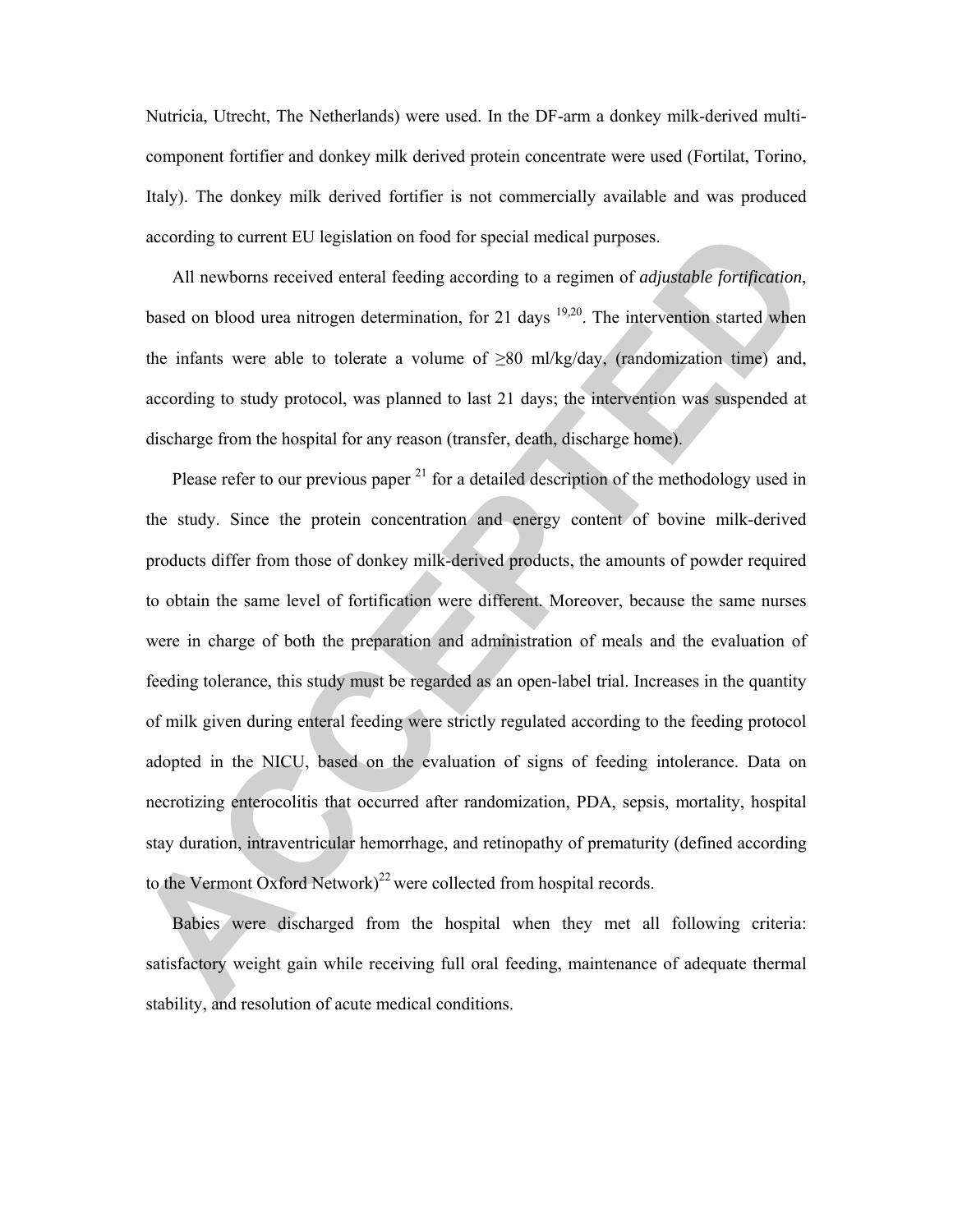#### **Outcome measures of feeding tolerance**

- **●**Primary endpoint: Death, necrotizing enterocolitis or at least 1 episode of feeding intolerance, defined as interruption of enteral feeding for at least 8 consecutive hours during the observation period.
- **●**Secondary endpoints: Number of episodes of feeding intolerance, feeding interruption (any duration), bilious gastric residuals, vomiting, and total hours of enteral feeding interruption.

Time required to reach full enteral feeding (150 ml/kg/day) and daily weight gain (weight-ΔSDS/days) from the first day of exclusive enteral feeding (without administering intravenous fluids) until discharge were also evaluated.

#### **Study size**

The evaluation of the previous year's hospital records, carried out before the start of the present study, revealed that approximately 45% of very preterm or VLBW newborns admitted to the NICU had at least one episode of feeding intolerance (primary endpoint). A 25% reduction in the frequency of the primary endpoint was regarded as the minimum clinically important difference; under these assumptions, 62 newborns per arm had to be recruited to ensure an 80% study power, given a risk of type I error at the usual level of 5%. However, the occurrence of the primary endpoint was much lower than that assumed in the protocol, and no adverse effect of FortiLat was observed. Since the occurrence of primary endpoint in our study population resulted to be much lower than that assumed in the protocol, and no adverse effect was observed, when the planned study size was achieved, it was decided to continue the enrollment until the stock of FortiLat ran out. For this reason, we present information on the planned study with the initial 62 newborns per arm, and the extended study, with the additional recruitment. A further randomisation list was generated for the extension of the study.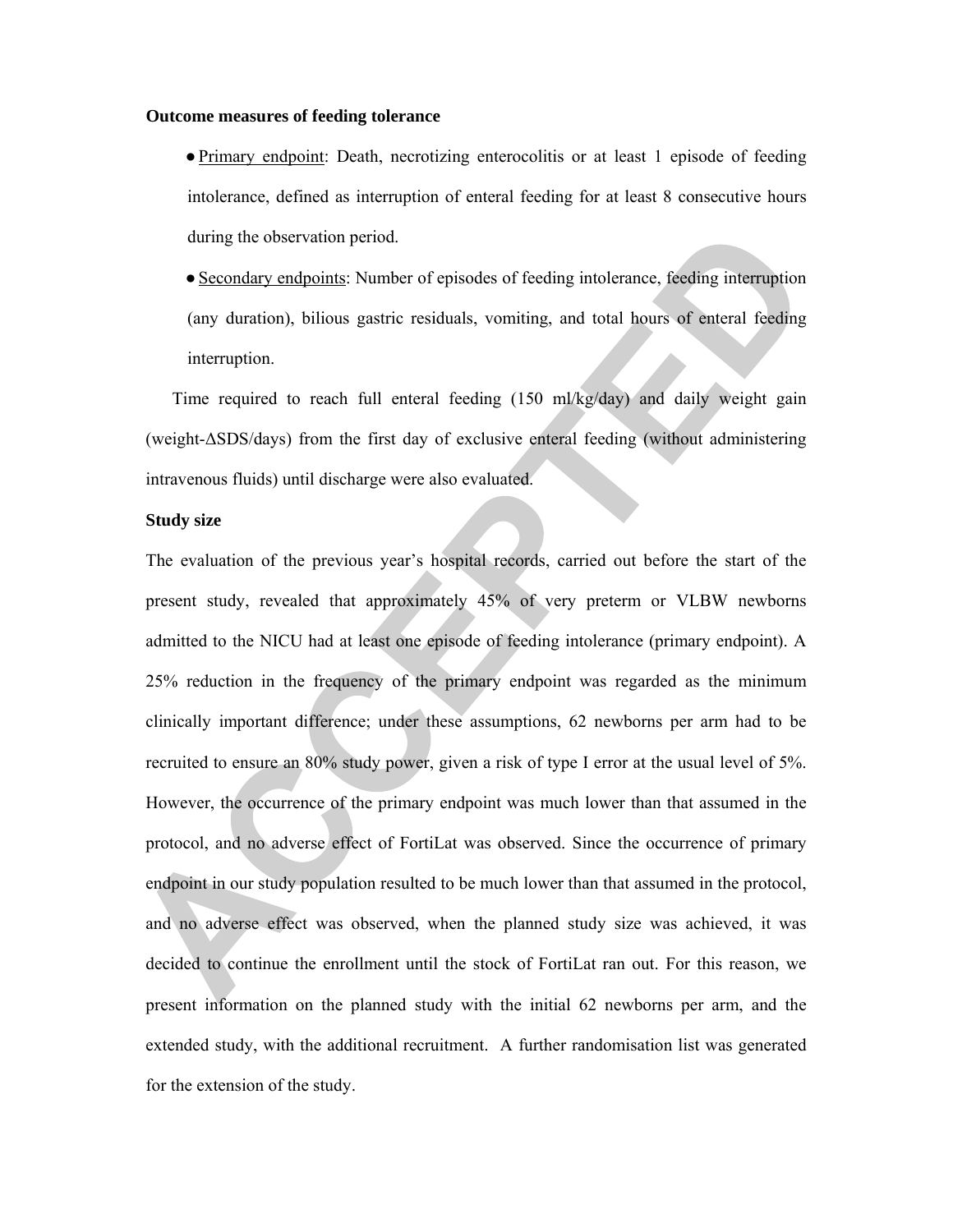#### **Statistical analysis**

The analysis was performed on two populations:

- All Randomized Subjects (ARS) population, which included all randomized newborns;
- Per-Protocol (PP) population, which included only newborns observed for 21 days in our hospital, and that actually received donkey milk or bovine fortifier according to the protocol, excluding, consequently, the babies transferred to other hospitals or discharged home before 21 days of observation.

The primary endpoints were evaluated both in the ARS and in the PP population. In the ARS population, the analysis (primary analysis) was performed in accordance with the intention-to-treat approach: failure included all the conditions that cannot be defined success, i.e. occurrence of necrotizing enterocolitis, at least one episode of feeding intolerance, death, or transfer to another hospital before day 21 of observation. Subjects in the ARS population who were discharged home before the 21<sup>th</sup> day were considered successes, under the assumption that they maintained good tolerance at home. In the PP population, from which subjects transferred to another hospital or discharged before the  $21<sup>th</sup>$  day are excluded, the occurrence of death, necrotizing enterocolitis, and at least one episode of feeding intolerance were regarded as failure.

The difference in the outcome between the two study arms was tested with the exact Fisher test. The risk of recurrent episodes of feeding intolerance (interruption of enteral feeding for at least 8 hours) in the two arms was estimated on the ARS population with the Andersen and Gill Cox's model for recurrent processes $^{23}$ .

The analysis of secondary endpoints, because time-dependent, was carried out on PP population, resorting to generalized linear models: the number of episodes of feeding intolerance, feeding interruptions (any duration), bilious gastric residuals, and vomiting occurred during the observation were modeled as a Poisson variable; total hours of enteral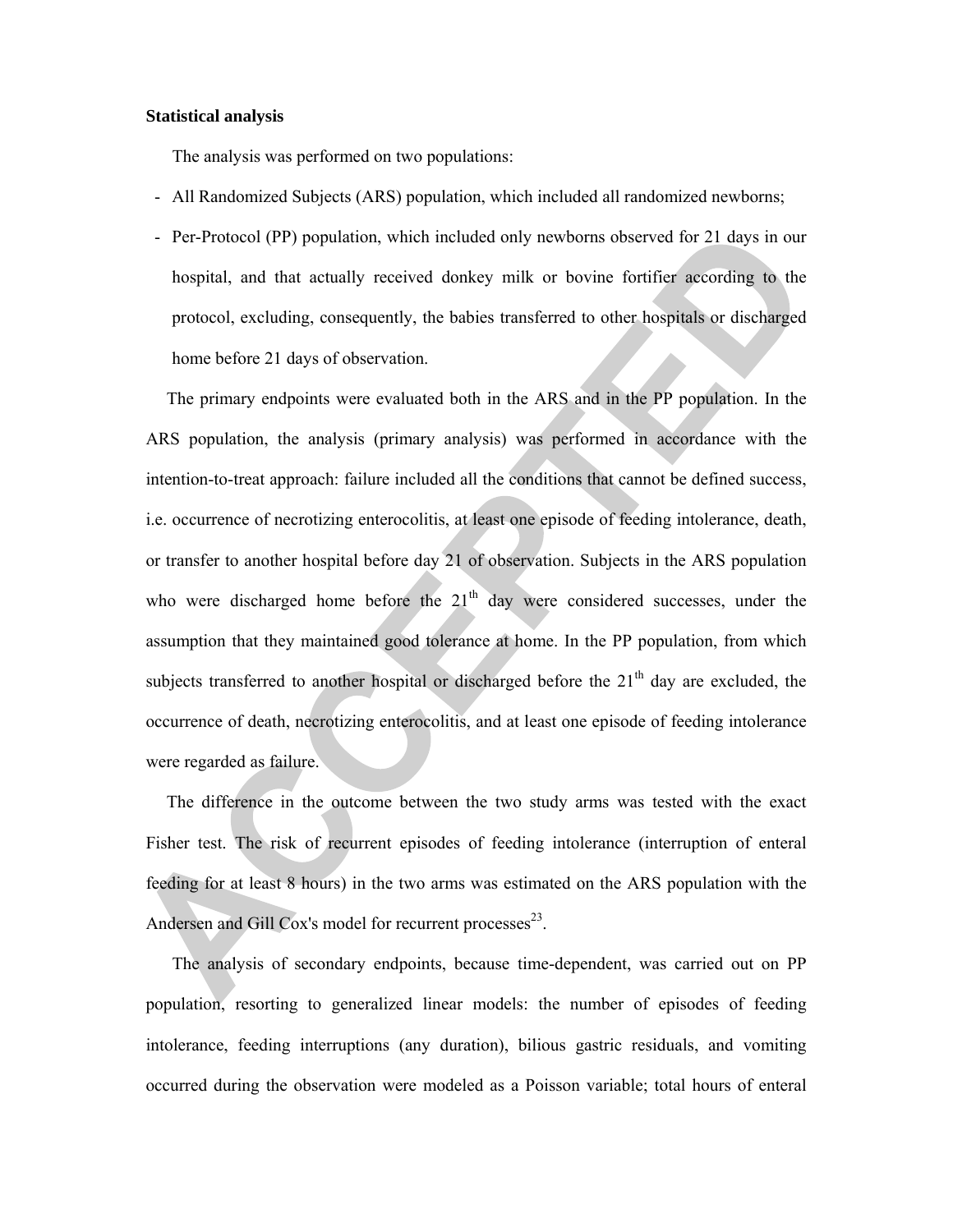feeding interruption were modeled, after log-transformation, as normal variables. Median time required to reach full enteral feeding was estimated on the ARS population according to Kaplan and Meyer<sup>25</sup>. Body weight was expressed as standard deviation score (SDS), with respect to INeS charts<sup>26</sup>. To evaluate differences in growth between the two arms, weight gain was expressed as weight-ΔSDS/days, i.e., the mean daily weight-SDS variation between SDS on the first day of exclusive enteral feeding and discharge. In this analysis, only babies discharged home were considered.

SAS software was used to process data and fit statistical models<sup>18</sup>.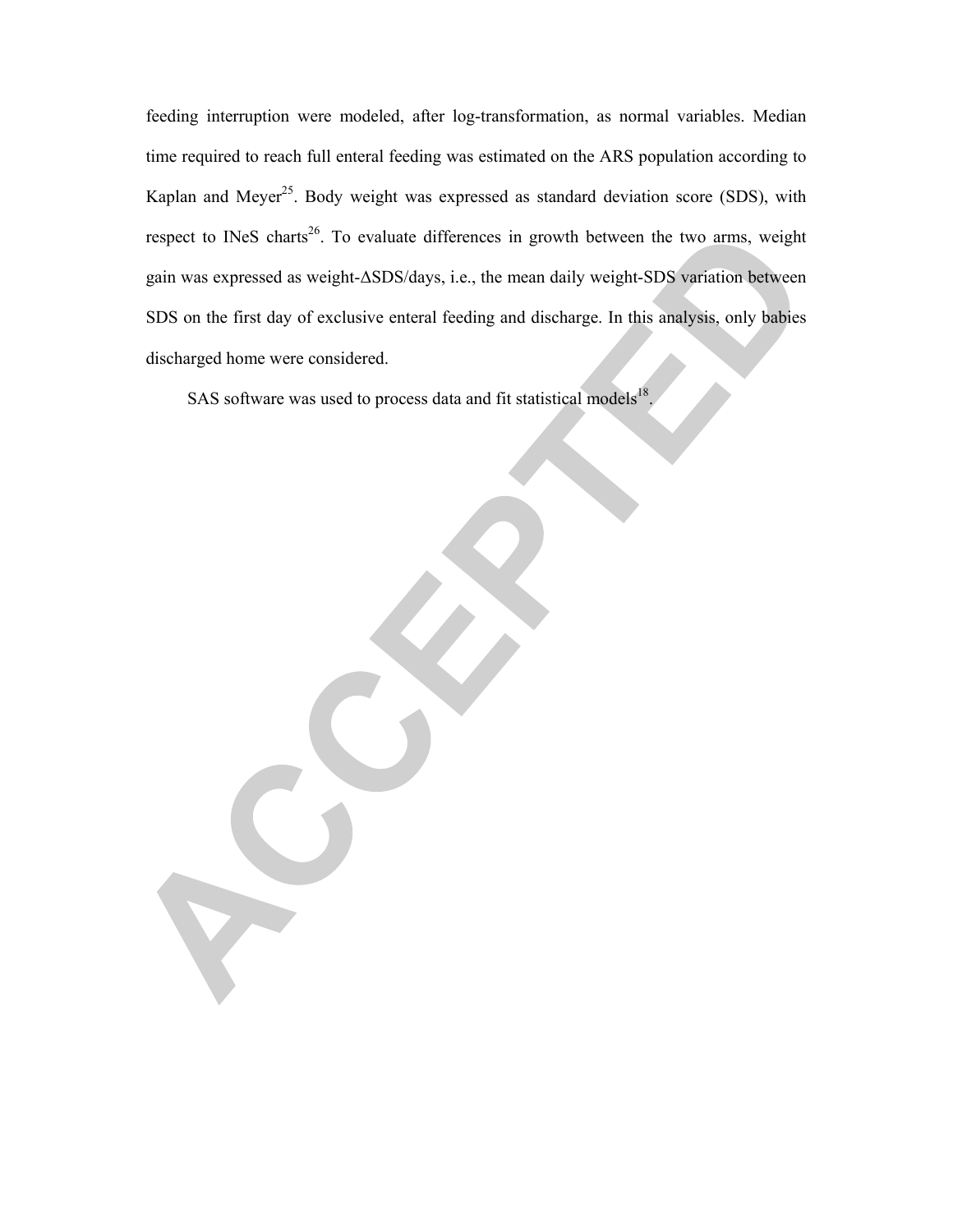#### **RESULTS**

The ARS population consisted of 124 newborns enrolled in the planned study (BF-arm: n=62; DF-arm: n=62). During the extended study 32 more newborns were enrolled, for a total of 156 babies (BF-arm: n=79, DF-arm: n=77) (Figure 1). The PP population (patients that completed 21 days of observation) was made up of 89 newborns (BF-arm: 44, DF-arm: 45) in the planned study and 111 (BF-arm: 57, DF-arm: 54) in the extended study. No babies switched from one arm to the other.

Table 1 shows the characteristics of mothers and neonates included in the planned and extended study before enrollment and clinical outcome and morbidities that occurred during the observation period**.** In the table, patent ductus arteriosus refers to a condition from which the newborn recovered before randomization. The median time lag between the random assignment of subjects to either arms and the actual start of the intervention did not exceed 3 days. One baby per arm died following necrotizing enterocolitis.

## **Primary endpoint**

The number of failures and successes observed in the two arms for the planned and the extended study is reported in Supplementary Table 1 (top) (Supplemental Digital Content, http://links.lww.com/MPG/B499). Risk of failure in the planned study tended to be lower in the DF- than in the BF-arm, with a relative risk reduction (RRR) of 0.40 (95% CI: -0.27, +0.72; Fisher exact test: p=0.256) in the ARS and 0.63 (95% CI: -0.29, +0.90; p=0.118) in the PP population (Figure 2, left). Results were similar in the extended study, with RRRs of 0.46 (95% CI: -0.09, +0.73; p=0.100) in the ARS and 0.58 (95% CI: -0.27, +0.86; p=0.153) in the PP population (Figure 2, right).

# **Secondary endpoints**

The number of episodes of feeding intolerance, feeding interruptions (any duration), bilious gastric residuals, and vomiting for the planned and extended study observed in the PP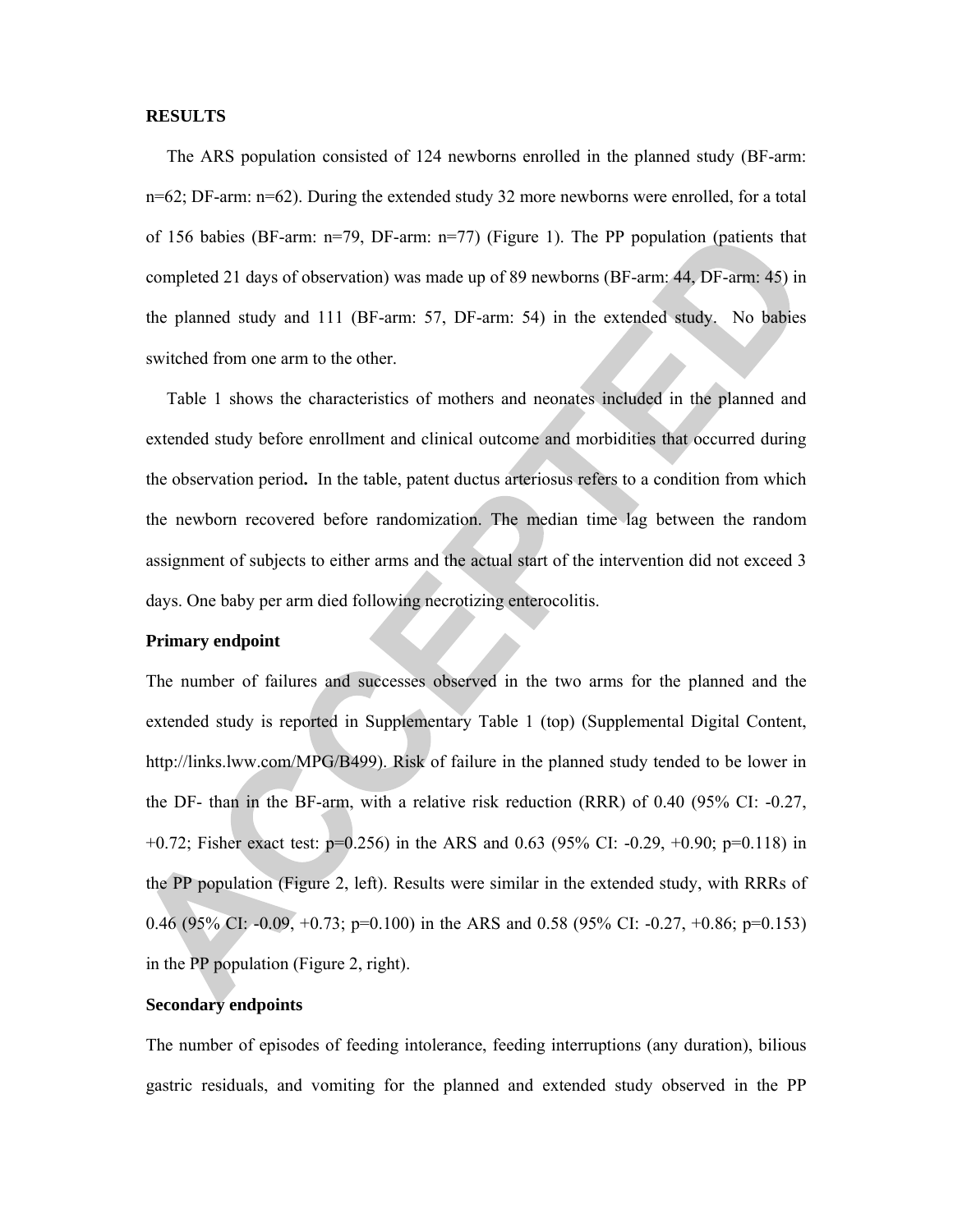population is reported in Supplementary Table 1 (bottom) (Supplemental Digital Content, http://links.lww.com/MPG/B499). During the observation period, the mean number of episodes per newborn of these secondary endpoints was consistently lower in the DF- than in the BF-arm. Indeed, the difference between the BF- and the DF-arm ranged from 0.09 to 0.31 in the planned study (Figure 3, left), and from  $0.15$  to  $0.35$  in the extended study (Figure 3, right). In the extended study, the difference between the arms was statistically significant as regards the number of episodes of bilious gastric residuals ( $p=0.009$ ) and vomiting ( $p=0.041$ ). The hazard ratio of recurrent feeding intolerance episodes (DF-arm *vs.* BF-arm), estimated in the ARS population using Anderson and Gill Cox's model for recurrent processes, was 0.53 (95% CI: 0.20, 1.44; p=0.215) in the planned study, and 0.40 (95% CI: 0.17, 0.95; p=0.038) in the extended study.

The median time to achieve full enteral feeding in the BF- and DF-arms was 19 days (95% CI: 15, 23), both in the planned and in the extended study. The total number of hours of feeding interruptions did not differ significantly between the two arms, neither in the planned study (BF-arm: 1.28; 95% CI: 0.50, 2.49 and DF-arm: 0.68; 95% CI: 0.10, 1.55; p=0.304) nor in the extended study (BF-arm: 1.15; 95% CI: 0.49, 2.12 and DF-arm: 0.66; 95% CI: 0.14, 1.44; p=0.340).

Mean daily weight increase between the first day of exclusive enteral feeding and discharge (expressed as ΔSDS/day) did not differ between the BF-arm (-0.013; 95%CI: - 0.018, -0.009) and the DF-arm (-0.012; 95% CI: -0.016, -0.008) in the planned study. Similar results were observed in the extended study (BF-arm: -0.012; 95% CI: -0.016, -0.008; DFarm: -0.013; 95%CI: -0.018, -0.008).

## **DISCUSSION**

The aim of the study was to assess the effects of a donkey milk-derived human milk fortifier on feeding tolerance among very preterm (gestational age <32 weeks) and VLBW ( $\leq$ 1500 g)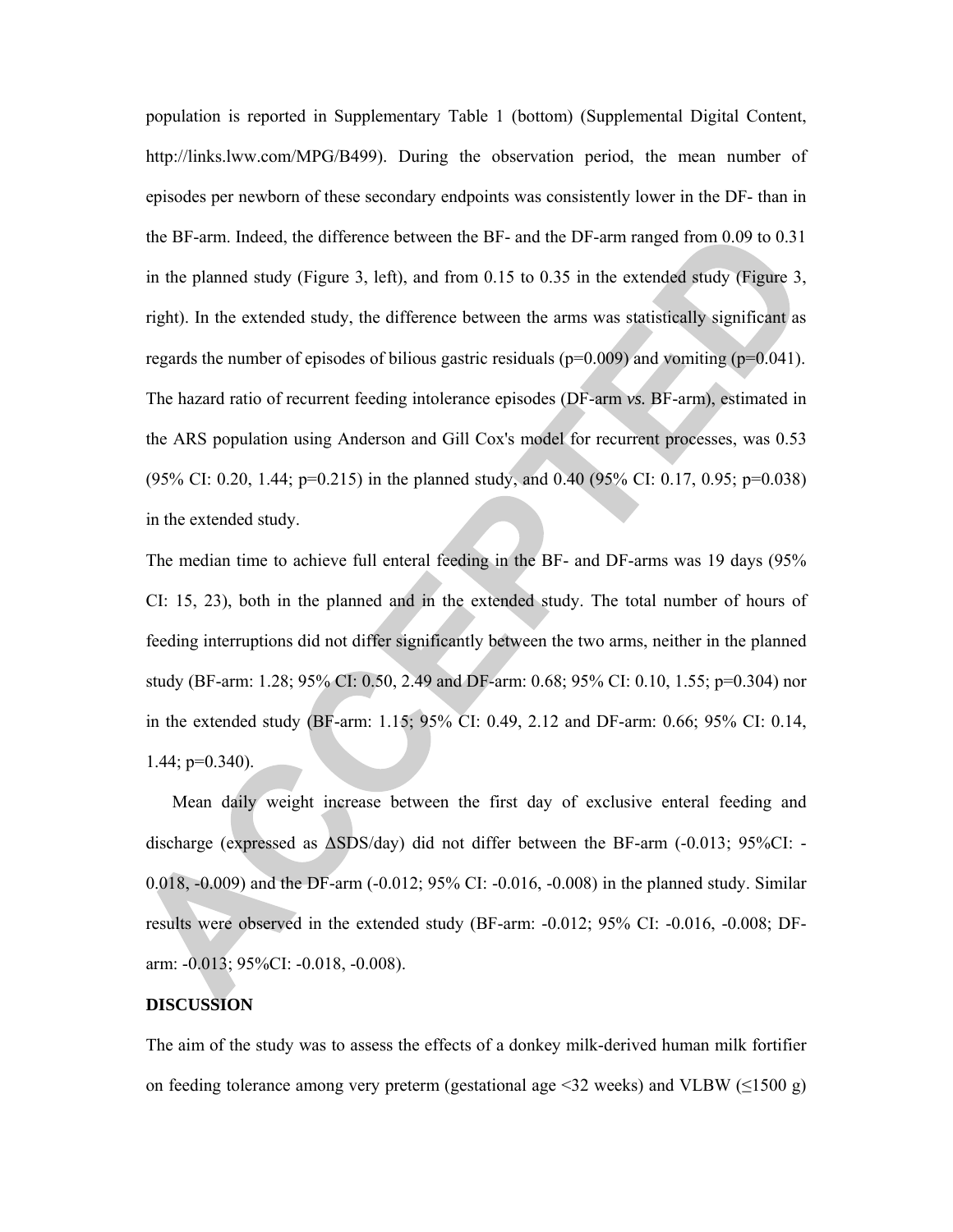newborns. To the best of our knowledge, our trial is the first to investigate the use of a donkey-milk-derived fortifier for the nutrition of very preterm and VLBW newborns. All newborns (both the BF-arm and the DF-arm) received human milk exclusively (raw own mother's milk or pasteurized donor milk), without any preterm bovine formula supplementation. In contrast, Sullivan *et al* <sup>27</sup> included subjects receiving preterm formula in the group supplemented with the bovine fortifier in their comparison of a human milk-based and bovine milk-based fortifier, which represents a confounding variable.

In our study, we observed a lower number of failures (necrotizing enterocolitis, at least one episode of feeding intolerance, or death) and a lower hazard of feeding intolerance episodes in the DF-arm, both in the planned and in the extended study, in ARS as well as in PP population. The mean number of episodes per newborn of feeding intolerance, feeding interruptions (any duration), bilious gastric residuals, and vomiting during the observation period was consistently lower in DF-arm, both in the planned study and in the extended study. Overall, these results suggest the favorable effect of the donkey milk fortifier on feeding tolerance, which could not be demonstrated due to the unexpected lack of power of our study. Actually, our study was planned under the assumption that the occurrence of failures (necrotizing enterocolitis, at least one episode of feeding intolerance, or death) in the control arm (BF-arm) was 45%, whereas during the trial it was only 24%. This could be due to the so-called *Hawthorne effect* 28,29, i.e. to the fact that the behavior of clinical staff may be affected and improved when a trial is conducted in a clinical setting. Because of the lower occurrence of failures, the statistical power to detect a decrease from 24% to 11% (i.e., the same relative decrease in failure occurrence assumed in the protocol), was only 38% (about half of the prefixed 80%) in the planned study and 48% in the extended study. Under these conditions, it would have been necessary to enroll 148 subjects per arm to achieve an 80% power.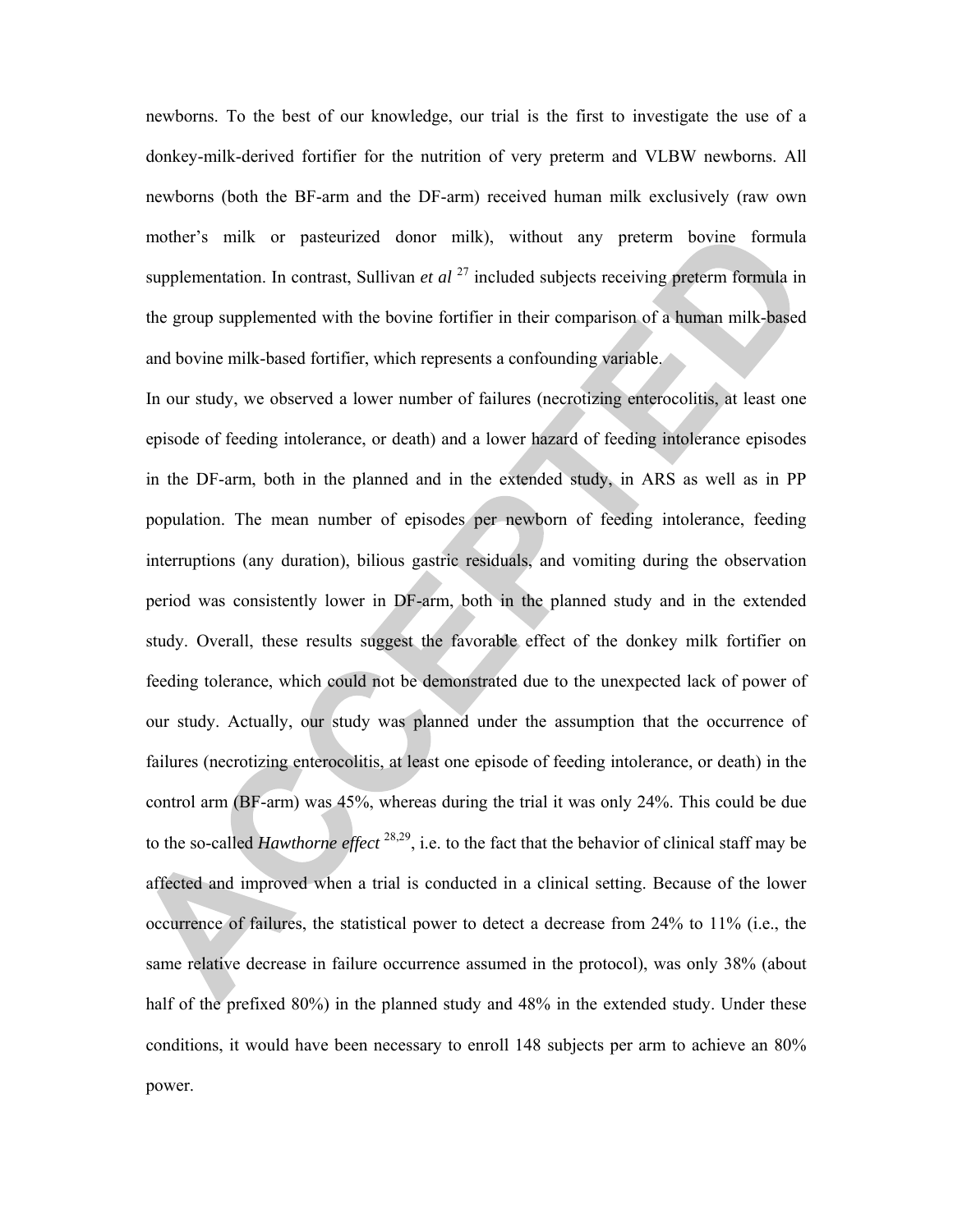Overall, a better tolerance of donkey milk-derived fortifiers emerged. We speculate that the quality of donkey milk protein could be responsible of this result, the two diets being isoproteic and isocaloric. Weight gain was similar in BF- and DF- arms, suggesting that differences in tolerance do not affect short-term growth, at least under the conditions on which this trial was carried out, where a parenteral intake was provided in case of episodes of enteral feeding intolerance and suspension. For this reason, a similar total nutritional intake was provided in all subjects. At present, commercially available fortifiers are bovine milkderived, with a protein composition that is very different from that of human milk. Bovine milk whey proteins contained in the fortifier used in this study strongly differ from human milk counterparts in term of relative abundance and primary structure<sup>30</sup>. The intake of bovine milk protein in the first months of life has raised concerns because of its association with allergies<sup>31</sup>. Furthermore, bovine milk has been reported as a possible trigger of intestinal inflammation in preterm neonates $32,33$ . Previously, we found that the protein and lipid fractions in donkey milk are very similar to those in human milk $30,34$ . We also observed that donkey milk was well tolerated in a group of children with highly problematic cow's milk allergies $35$ . Moreover, it has recently beendemonstrated in murine models that a supplementation of the basal diet with donkey milk decreases the accumulation of body lipids and affects glucose and lipid metabolism in a manner more similar to human than to bovine milk. These biological effects are comparable to those elicited by human milk <sup>16,17</sup>. Based on the above-mentioned studies and the results obtained in the present trial, it can be hypothesized that donkey milk is more suitable than bovine milk as an ingredient in human milk fortifier for very preterm and VLBW newborns.

For a more comprehensive evaluation of the results, we should consider that the two arms slightly differed: a higher number of newborns developed PDA in the BF-arm before randomization (and PDA at the time of randomization was an exclusion criterion), small for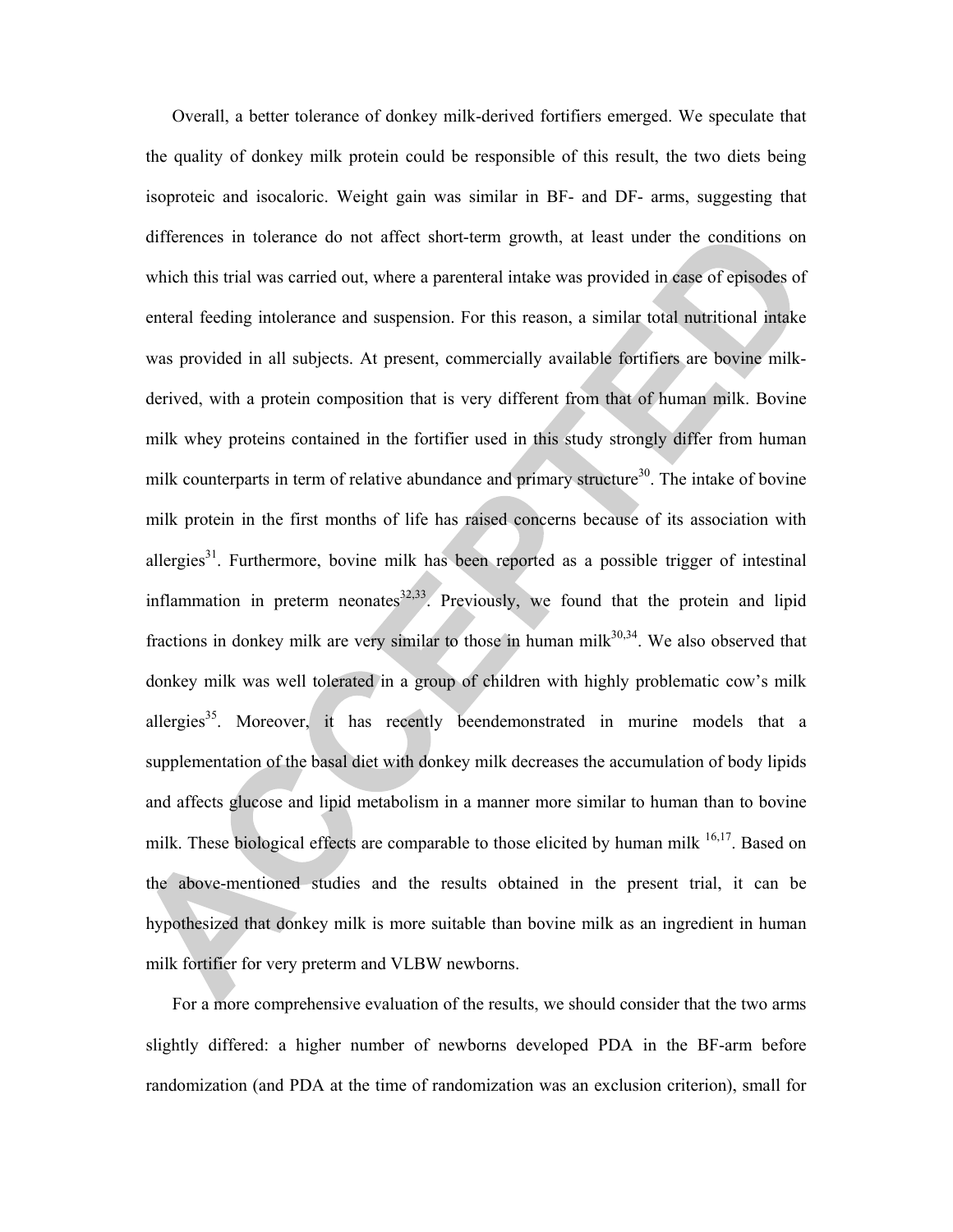gestational age (SGA) newborns were more frequent in the DF-arm, whereas VLBW newborns were more frequent in the BF-arm.

The presence of symptomatic PDA may theoretically impair feeding tolerance because of the impact on blood flow to vital organs<sup>36,37</sup>, but at time of randomization this condition had been resolved. SGA newborns are at higher risk for intestinal disturbances, ranging from temporary enteral feeding intolerance to necrotizing enterocolitis. In our study, the best tolerance was observed in the DF-arm, in which SGA subjects, who were at major risk of feeding difficulties, were more numerous.

A limitation of this trial is that it was designed as an open-label randomized clinical trial, because the nurses in charge of the preparation of meals were also in charge of evaluating signs of feeding tolerance. However, the nurses involved in the trial should stick to a strict protocol to reduce their discretion in the evaluation of signs of feeding intolerance.

To conclude, the new donkey milk-derived fortifier was well tolerated in our population. The results of this trial may constitute a sound basis on which to plan a further trial with enough power to confirm the higher tolerability of the donkey milk derived fortifier and open new perspectives for the production of human milk fortifiers other than those derived from bovine milk.

#### **Acknowledgements**

The authors gratefully acknowledge the following partners of the FortiLat project for collaborating on the production of the donkey milk-derived fortifier used in the trial: Procemsa S.p.A (Nichelino, Torino, Italy), Proge Farm S.r.l (Novara, Italy), Eurolactis Italia srl (Corbetta, Milano, Italy), Università del Piemonte Orientale (Dipartimento di Scienze del Farmaco, Novara, Italy). The authors are also very grateful to the families that have participated to the study.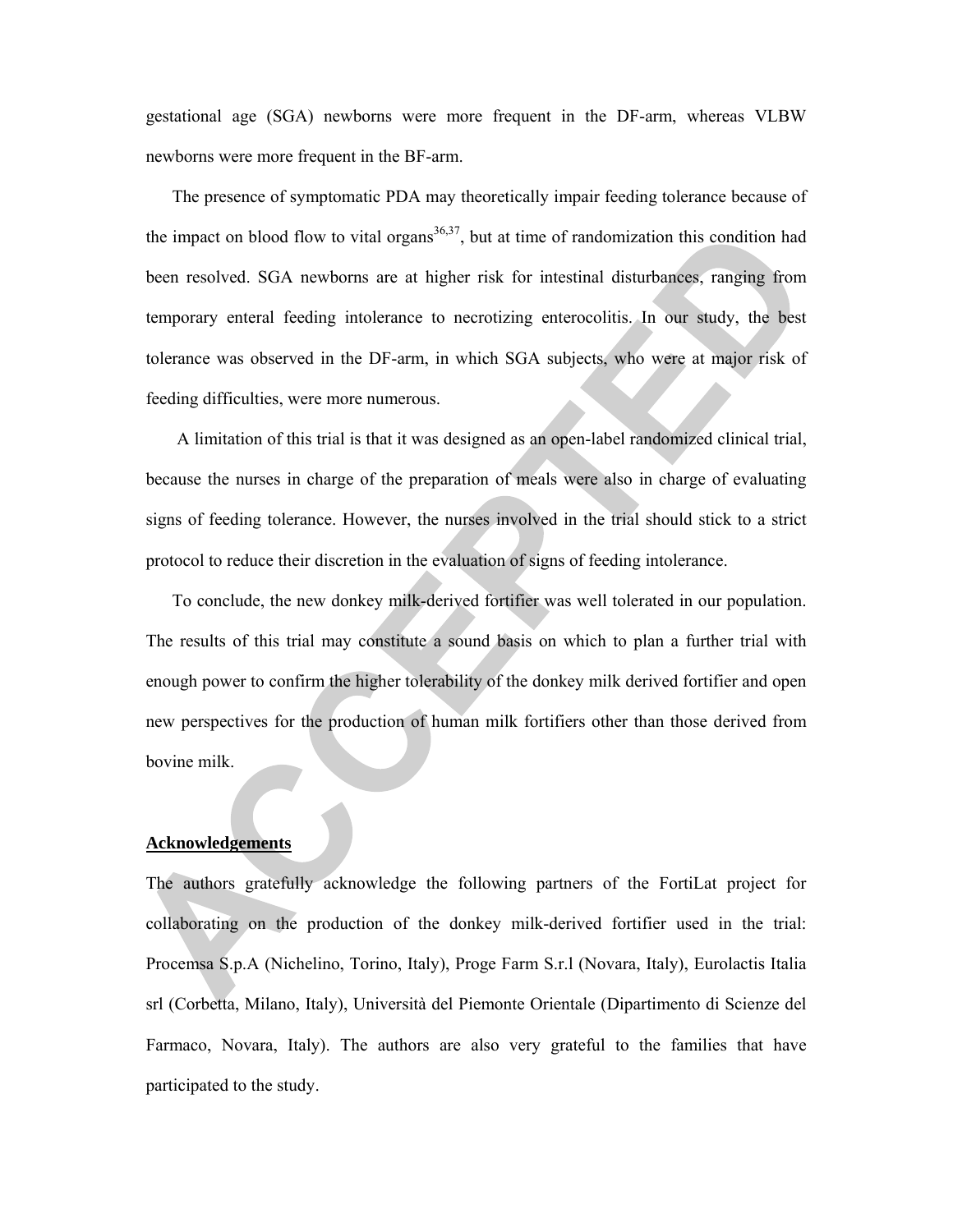#### **REFERENCES**

- 1. Corchia C, Orzalesi M. Geographic variations in outcome of very low birth weight infants in Italy. Acta Paediatr 2007;96:35-8.
- 2. Dinerstein A, Nieto RM, Solana CL, et al. Early and aggressive nutritional strategy (parenteral and enteral) decreases postnatal growth failure in very low birth weight infants. J Perinatol 2006;26:436-42.
- 3. Johnston M, Landers S, Noble L, Szucs K, Viehmann L. Breastfeeding and the use of human milk. Pediatrics 2012;129:e827-41.
- 4. Moro GE, Arslanoglu S, Bertino E, et al. XII. Human Milk in Feeding Premature Infants: Consensus Statement. J Pediatr Gastroenterol Nutr 2015;61:S16-9.
- 5. Agostoni C, Buonocore G, Carnielli VP, et al. Enteral nutrient supply for preterm infants: commentary from the European Society of Paediatric Gastroenterology, Hepatology and Nutrition Committee on Nutrition. J Pediatr Gastroenterol Nutr 2010;50:85-91.
- 6. Embleton ND. Optimal protein and energy intakes in preterm infants. Early Hum Dev 2007;83:831-7.
- 7. Dutta S, Singh B, Chessell L, et al. Guidelines for feeding very low birth weight infants. Nutrients 2015;7:423-42.
- 8. Ziegler EE. Meeting the nutritional needs of the low-birth-weight infant. Ann Nutr Metab 2011;58:8-18.
- 9. Arslanoglu S, Corpeleijn W, Moro G, et al. Donor human milk for preterm infants: current evidence and research directions. J Pediatr Gastroenterol Nutr 2013;57:535- 42.
- 10. Brown JV, Embleton ND, Harding JE, McGuire W. Multi-nutrient fortification of human milk for preterm infants. Cochrane Database Syst Rev 2016:CD000343.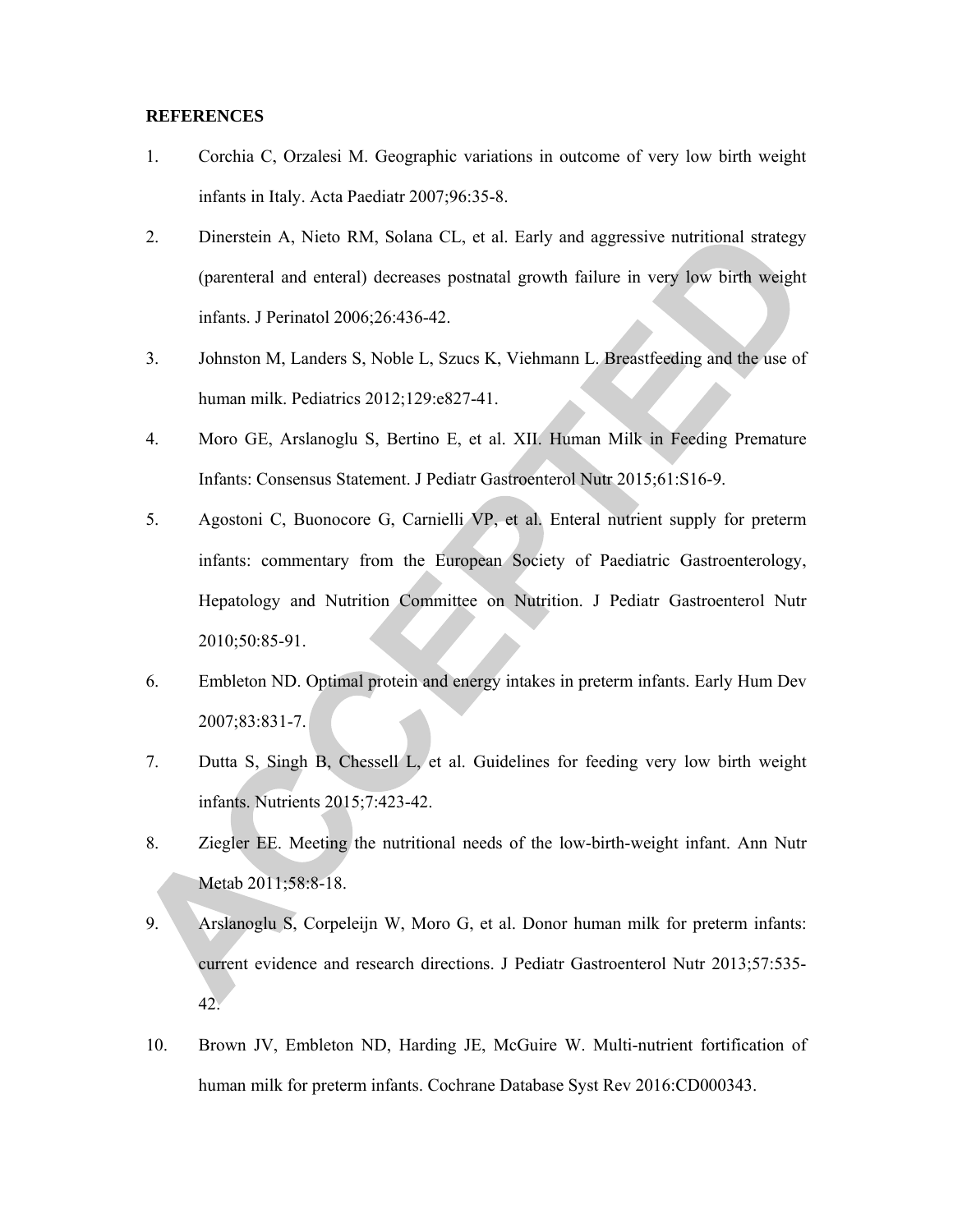- 11. Radmacher PG, Adamkin DH. Fortification of human milk for preterm infants. Semin Fetal Neonatal Med 2017;22:30-5.
- 12. Polberger S. III. Individualized Fortification of Human Milk: Targeted Fortification. J Pediatr Gastroenterol Nutr 2015;61:S3-4.
- 13. Arslanoglu S. IV. Individualized Fortification of Human Milk: Adjustable Fortification. J Pediatr Gastroenterol Nutr 2015;61:S4-5.
- 14. Mimouni FB, Nathan N, Ziegler EE, Lubetzky R, Mandel D. The Use of Multinutrient Human Milk Fortifiers in Preterm Infants: A Systematic Review of Unanswered Questions. Clin Perinatol 2017;44:173-8.
- 15. Barłowska J, Szwajkowska M, Litwińczuk Z, Król J. Nutritional value and technological suitability of milk from various animal species used for dairy production. Compr Rev Food Sci Food Saf 2011;10:291-302.
- 16. Lionetti L, Cavaliere G, Bergamo P, et al. Diet supplementation with donkey milk upregulates liver mitochondrial uncoupling, reduces energy efficiency and improves antioxidant and antiinflammatory defences in rats. Mol Nutr Food Res 2012;56:1596- 1600.
- 17. Trinchese G, Cavaliere G, Canani RB, et al. Human, donkey and cow milk differently affects energy efficiency and inflammatory state by modulating mitochondrial function and gut microbiota. J Nutr Biochem 2015;26:1136-46.
- 18. SAS [computer program]. Version 9.4. Cary: SAS Institute Inc; 2012.
- 19. Arslanoglu S, Moro GE, Ziegler EE, The Wapm Working Group On Nutrition. Optimization of human milk fortification for preterm infants: new concepts and recommendations. J Perinat Med 2010;38:233-8.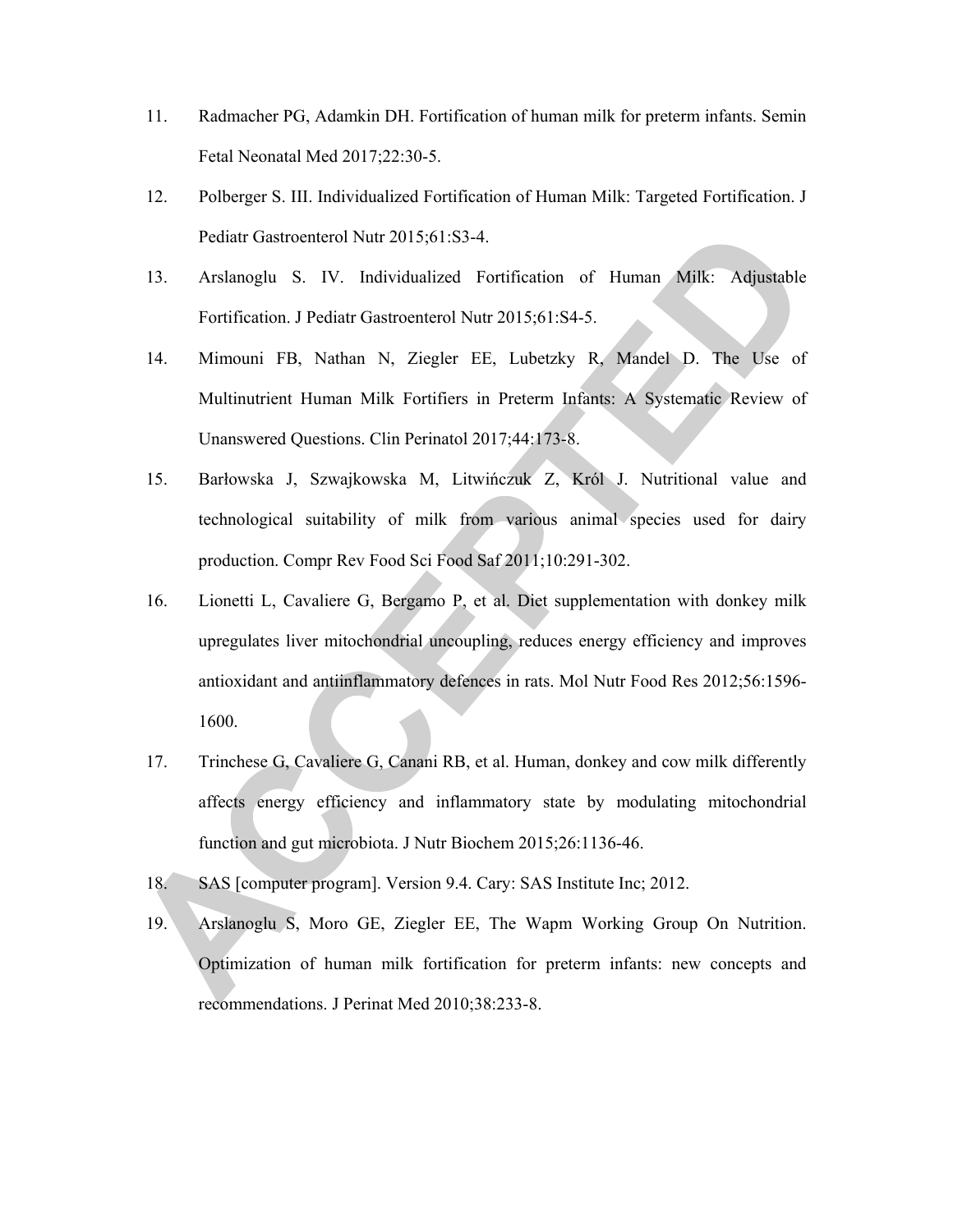- 20. Arslanoglu S, Bertino E, Coscia A, Tonetto P, Giuliani F, Moro GE. Update of adjustable fortification regimen for preterm infants: a new protocol. J Biol Regul Homeost Agents 2012;26:65-7.
- 21. Coscia A, Bertino E, Tonetto P, et al. Nutritional adequacy of a novel human milk fortifier from donkey milk in feeding preterm infants: study protocol of a randomized controlled clinical trial. Nutr J 2018;17:6.
- 22. Horbar JD. The Vermont Oxford Network: evidence-based quality improvement for neonatology. Pediatrics 1999;103:350-9.
- 23. Kelly PJ, Lim LL. Survival analysis for recurrent event data: an application to childhood infectious diseases. Stat Med 2000;19:13-33.
- 24. Nelder JA, Wedderburn RWM. Generalized Linear Models. J R Statist Soc 1972; 135:370-84
- 25. Kaplan EL, Meier P. Nonparametric estimation from incomplete observations. J Amer Statist Assn 1958;53:457-81.
- 26. Bertino E, Spada E, Occhi L, et al. Neonatal anthropometric charts: the Italian neonatal study compared with other European studies. J Pediatr Gastroenterol Nutr 2010;51:353-61.
- 27. Sullivan S, Schanler RJ, Kim JH, et al. An exclusively human milk-based diet is associated with a lower rate of necrotizing enterocolitis than a diet of human milk and bovine milk-based products. J Pediatr 2010;156:562-7.
- 28. McCambridge J, Witton J, Elbourne DR. Systematic review of the Hawthorne effect: new concepts are needed to study research participation effects. J Clin Epidemiol 2014;67:267-7.
- 29. McCambridge J, Kypri K, Elbourne D. Research participation effects: a skeleton in the methodological cupboard. J Clin Epidemiol 2014;67:845-9.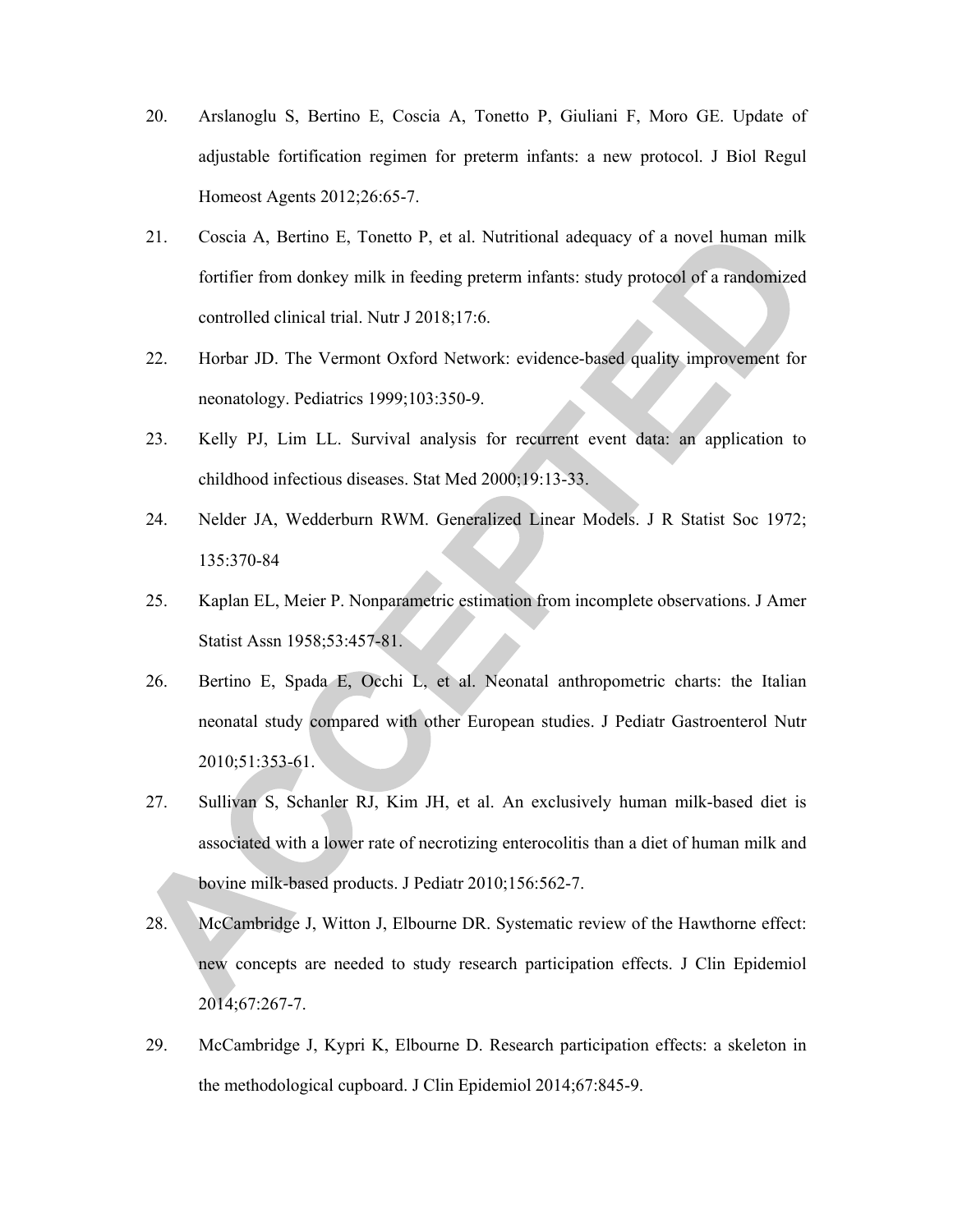- 30. Bertino E, Gastaldi D, Monti G, et al. Detailed proteomic analysis on DM: insight into its hypoallergenicity. Front Biosci (Elite Ed)*.* 2010;2:526-36.
- 31. Sampson HA, Aceves S, Bock SA, et al. Food allergy: a practice parameter update-2014. J Allergy Clin Immunol 2014;134:1016-25.e1043.
- 32. Abdelhamid AE, Chuang SL, Hayes P, Fell JM. Evolution of in vitro cow's milk protein-specific inflammatory and regulatory cytokine responses in preterm infants with necrotising enterocolitis. J Pediatr Gastroenterol Nutr 2013;56:5-11
- 33. Abdelhamid AE, Chuang SL, Hayes P, Fell JM. In vitro cow's milk protein-specific inflammatory and regulatory cytokine responses in preterm infants with necrotizing enterocolitis and sepsis. Pediatr Res 2011;69:165-9.
- 34. Gastaldi D, Bertino E, Monti G, et al. Donkey's milk detailed lipid composition. Front Biosci (Elite Ed)*.* 2010;2:537-46.
- 35. Monti G, Bertino E, Muratore MC, et al. Efficacy of donkey's milk in treating highly problematic cow's milk allergic children: an in vivo and in vitro study. Pediatr Allergy Immunol 2007;18:258-64.
- 36. Patole SK, Kumaran V, Travadi JN, Brooks JM, Doherty DA. Does patent ductus arteriosus affect feed tolerance in preterm neonates? Arch Dis Child Fetal Neonatal 2007;92:F53-5.
- 37. Havranek T, Rahimi M, Hall H, Armbrecht E. Feeding preterm neonates with patent ductus arteriosus (PDA): intestinal blood flow characteristics and clinical outcomes. J Matern Fetal Neonatal Med 2015;28:526-30.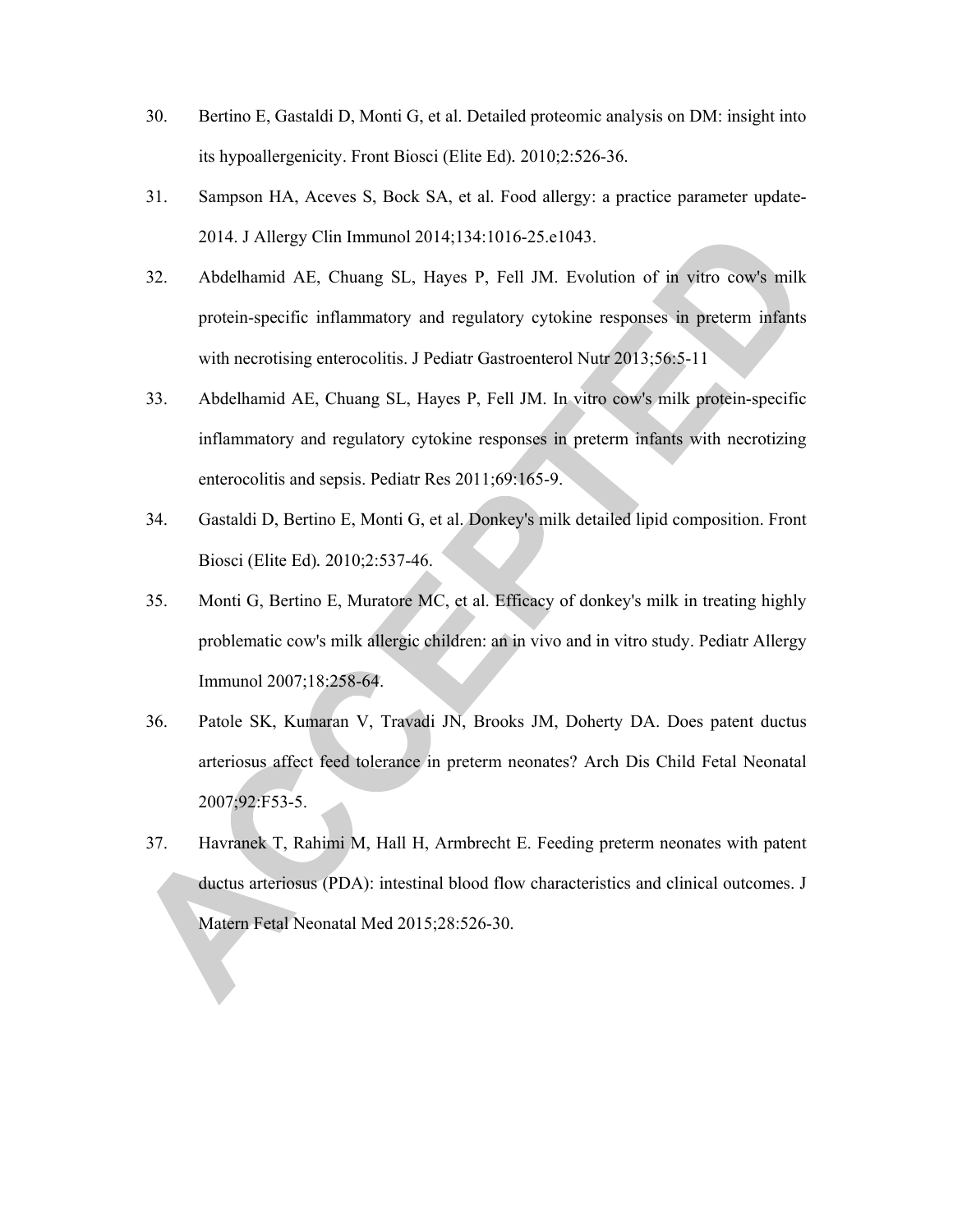# **FIGURE LEGENDS**



Figure 1. Diagram of the enrollment, randomization, and study allocation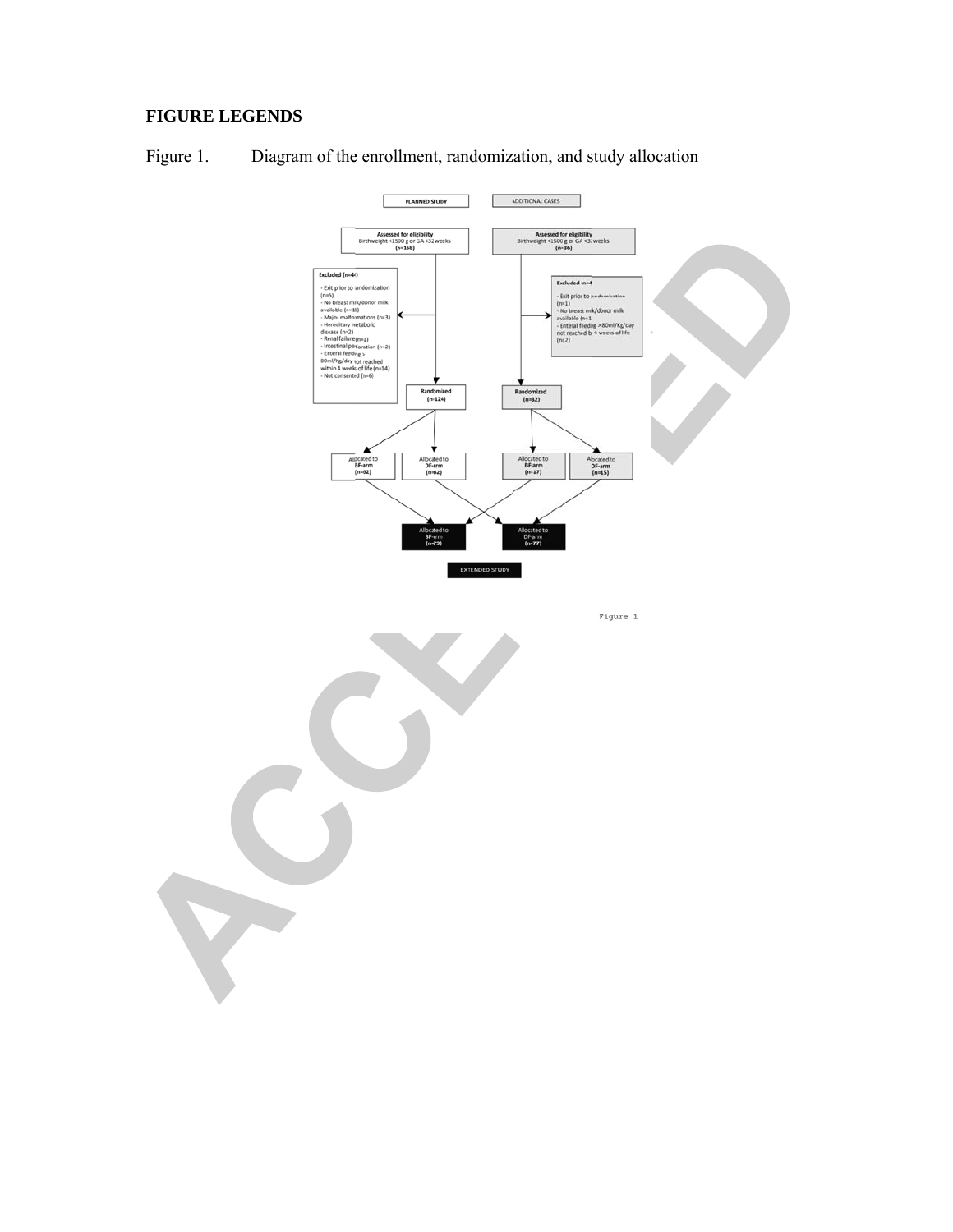Figure 2. Primary endpoint: risk of failure in the two arms and relative risk reduction (RRR), and 95% confidence intervals



Figure 2

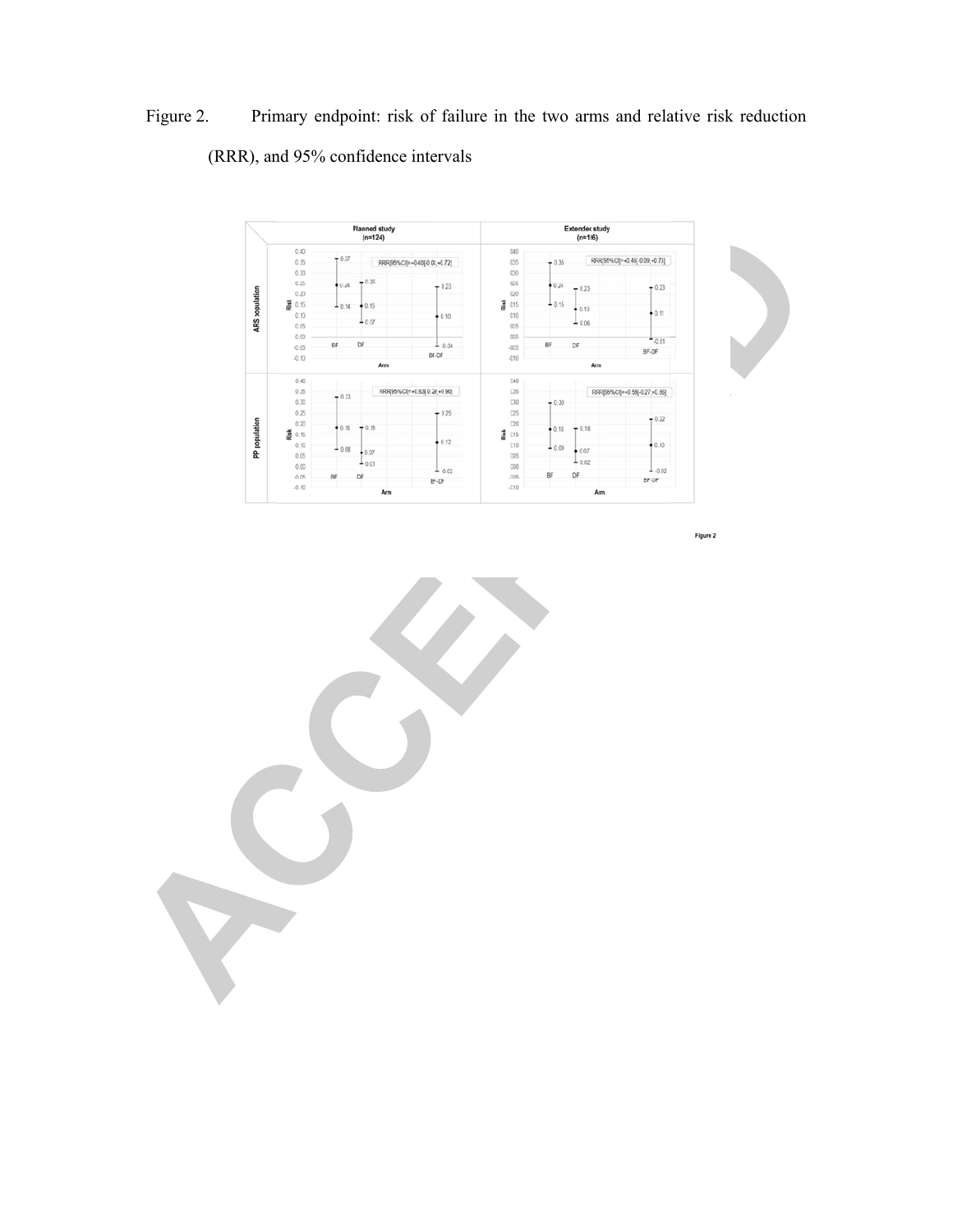Figure 3. Secondary endpoints (on PP population): means, mean differences, and 95% confidence intervals

|                       |                                    | Planned study<br>$(n=89)$                      |                      | <b>Extended study</b><br>$(n=111)$                        |                    |             |  |
|-----------------------|------------------------------------|------------------------------------------------|----------------------|-----------------------------------------------------------|--------------------|-------------|--|
|                       | 0.40                               |                                                |                      | 0.40                                                      | 7040               |             |  |
|                       | 0.35                               | $-0.34$                                        |                      | 0.35                                                      |                    | $p = 0.063$ |  |
|                       | 0.30                               |                                                | p=0.268              | 0.30                                                      |                    | $-0.31$     |  |
| feeding intolerance   | 0.25                               | $-0.26$<br>$+0.21$<br>$+0.20$<br><b>Number</b> |                      | 0.25                                                      | $+0.26$            |             |  |
|                       | 0.20                               |                                                | 0.20                 | $-0.20$                                                   |                    |             |  |
|                       | Number<br>6.15                     |                                                |                      | 0.15                                                      | $-0.13$            | $+0.15$     |  |
|                       | 0.95                               | $+0.11$<br>$+0.07$                             | $+0.09$              | 0.10                                                      | $+0.11$            |             |  |
|                       | 0.05                               |                                                |                      | 0.05                                                      | $-0.02$            |             |  |
|                       | 0.00                               | $-0.01$                                        |                      | 0.00                                                      | BF                 | $-0.01$     |  |
|                       | 405                                | BF<br>DF                                       | $-0.07$              | -0.05                                                     | DF                 | BF-DF       |  |
|                       | 4.93                               | BF-DF                                          |                      | $-0.10$                                                   |                    |             |  |
|                       |                                    | Am                                             |                      | Arm                                                       |                    |             |  |
|                       | 0.60<br>0.50                       | $-0.57$                                        |                      | 0.60                                                      | $-0.61$            |             |  |
|                       |                                    |                                                | p=0.324              | 0.50                                                      |                    | $p = 0.073$ |  |
|                       | 0.40                               | $-0.42$                                        |                      | 0.40<br>0.30<br>kumber<br>0.20<br>0.10<br>0.00<br>$-0.10$ | $+0.44$            | $-0.41$     |  |
|                       |                                    | $+0.39$                                        | $-0.36$              |                                                           | $-0.37$            |             |  |
| feeding interruptions | 0.30<br>š                          | $+0.27$                                        |                      |                                                           | $-0.27$<br>$+0.24$ |             |  |
|                       | 0.20                               | $+0.20$                                        |                      |                                                           |                    | $+0.20$     |  |
|                       | 0.10                               | $-0.12$                                        | $+0.12$              |                                                           | $-0.11$            |             |  |
|                       | 0.00                               |                                                |                      |                                                           | DF<br>BF           | $-0.02$     |  |
|                       | 4.93                               | BF<br>DF                                       | 10.12                |                                                           |                    | BF-DF       |  |
|                       | 420                                |                                                | BF-DF                | $-0.20$                                                   | Arm                |             |  |
|                       | Arm                                |                                                |                      |                                                           |                    |             |  |
|                       | 0.5                                |                                                |                      | 0.5                                                       | $-0.46$            | p=0.009     |  |
|                       | 0.4                                |                                                |                      | 0.4                                                       |                    | $-0.39$     |  |
|                       |                                    | $+0.37$                                        | $p=0.184$            |                                                           |                    |             |  |
| bile stagnations      | e3                                 |                                                | $-0.29$              | 0.3                                                       | $+0.32$            |             |  |
|                       | Number<br>0.2<br>0.1<br>0.0<br>4.1 | $+0.23$<br>$-0.21$                             |                      | Number<br>0.2                                             |                    | •022        |  |
|                       |                                    |                                                |                      |                                                           | $-0.17$<br>$-0.17$ |             |  |
|                       |                                    | $+0.11$<br>$-0.09$                             | $+0.12$              | 0.1                                                       | $+0.09$            |             |  |
|                       |                                    | $-0.01$                                        |                      |                                                           | 1001               | $-0.06$     |  |
|                       |                                    | DF<br>BF                                       |                      | 0.0                                                       | DF                 | BF-DF       |  |
|                       |                                    |                                                | $-0.06$<br>BF-DF     | $-0.1$                                                    | BF                 |             |  |
|                       |                                    | Arm                                            |                      | Arm                                                       |                    |             |  |
|                       | 1.5                                |                                                |                      | 1.5                                                       |                    |             |  |
|                       |                                    | $+1.40$                                        |                      |                                                           | $-126$             |             |  |
|                       | 12                                 | $+1.09$                                        |                      | 12                                                        |                    |             |  |
|                       | 0.9                                | $+1.04$                                        | p=0.127              | 0.9                                                       | $+1.00$<br>$-0.86$ | $p = 0.041$ |  |
|                       |                                    | $+0.78$<br>$+0.78$                             | $+0.72$              |                                                           | $-0.74$            | $-0.69$     |  |
|                       | Number<br>0.6                      | $-0.52$                                        | <b>Number</b><br>0.6 | $+0.65$                                                   |                    |             |  |
| case of vomiting      | 0.3                                |                                                | $+0.31$              | 0.3                                                       | $-0.43$            | $+0.35$     |  |
|                       |                                    |                                                |                      |                                                           |                    |             |  |
|                       | 0.0                                |                                                | 1.009                | 0.0                                                       |                    | 0.02        |  |
|                       | $-0.3$                             | BF<br>DF                                       | BF-DF                | $-0.3$                                                    | BF<br>DF           | BF-DF       |  |
|                       |                                    |                                                |                      |                                                           |                    |             |  |



Figure 3

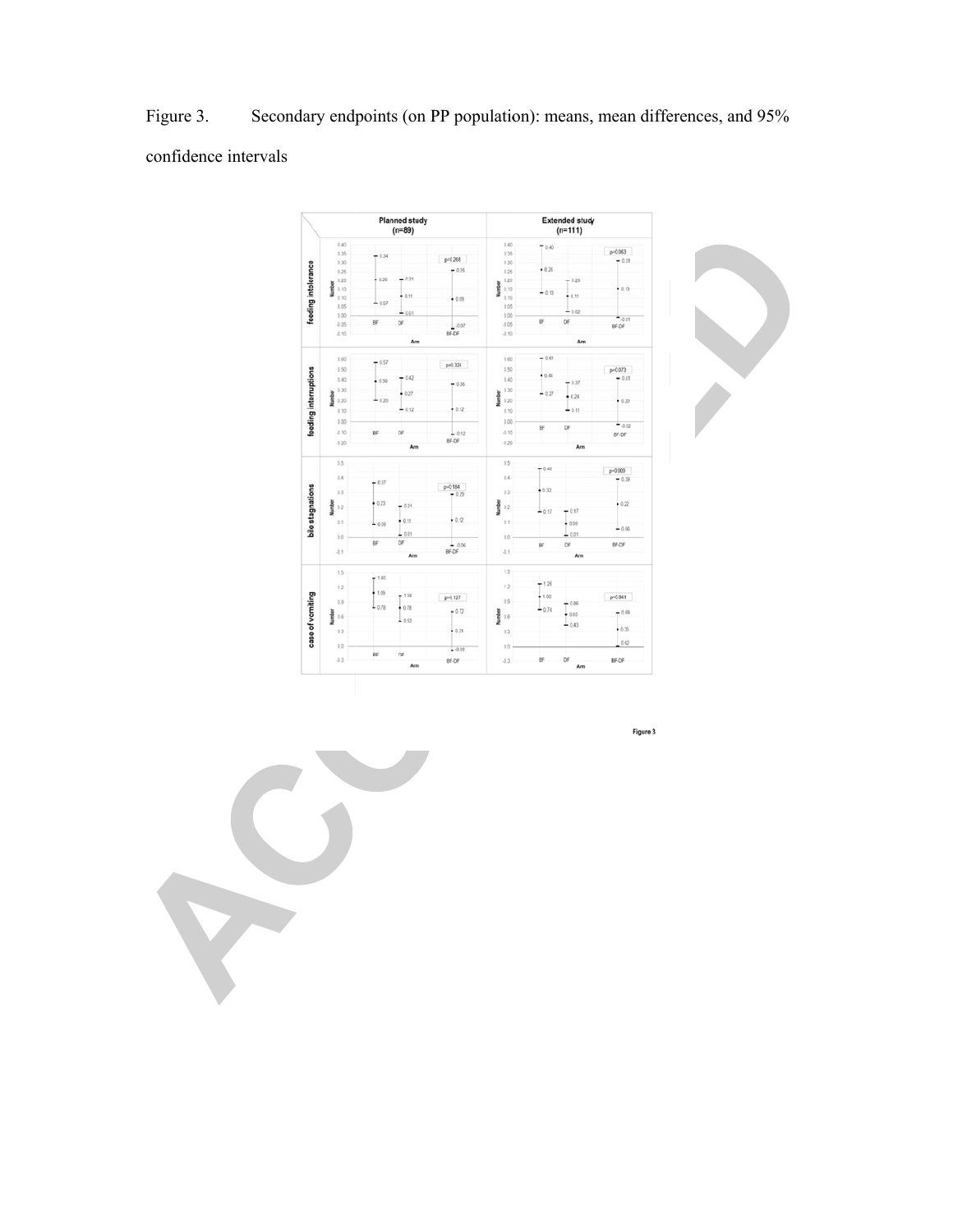|                                         |                               | <b>PLANNED STUDY</b> |             | <b>EXTENDED STUDY</b> |              |  |  |  |  |
|-----------------------------------------|-------------------------------|----------------------|-------------|-----------------------|--------------|--|--|--|--|
|                                         |                               | BF-                  | DF-         | BF-                   | DF-          |  |  |  |  |
|                                         |                               | arm                  | arm         | arm                   | arm          |  |  |  |  |
|                                         |                               |                      |             |                       |              |  |  |  |  |
|                                         |                               | $(n=62)$             | $(n=62)$    | $(n=79)$              | $(n=77)$     |  |  |  |  |
| <b>Maternal characteristics</b>         |                               |                      |             |                       |              |  |  |  |  |
| Pre-gravidic BMI ( $kg/m2$ )            | mean                          | 23.7                 | 23.6        | 23.4                  | 24.0 (5.96)  |  |  |  |  |
| Weight gain in pregnancy                | mean                          | 9.0(6.02)            | 8.2(6.14)   | 8.7(6.00)             | 8.8(5.94)    |  |  |  |  |
| Age (years)                             | median                        | 33.5 (30-            | 34.5 (30-   | $34(30 -$             | 34 (30-39)   |  |  |  |  |
| Chronic diabetes                        | $n\left(\frac{\%}{\%}\right)$ | 0(0.0)               | 1(1.6)      | 0(0.0)                | 1(1.3)       |  |  |  |  |
| Chronic hypertension                    | $n\left(\frac{\%}{\%}\right)$ | 3(4.8)               | 2(3.2)      | 3(3.8)                | 3(3.9)       |  |  |  |  |
| <b>Gestational diabetes</b>             | $n(\%)$                       | 10(16.1)             | 11(17.7)    | 11(13.9)              | 14(18.2)     |  |  |  |  |
| Gestational hypertension                | $n(\%)$                       | 18(29.0)             | 11(18.0)    | 22(27.8)              | 12(15.8)     |  |  |  |  |
| Caesarean delivery                      | $n\left(\frac{\%}{\%}\right)$ | 50 (80.6)            | 46(74.2)    | 58 (73.4)             | 60 (77.9)    |  |  |  |  |
| Prelabor rupture of                     | $n\left(\frac{\%}{\%}\right)$ | 17(27.4)             | 15(24.2)    | 23(29.1)              | 17(22.1)     |  |  |  |  |
| Assisted reproductive                   | $n\left(\frac{\%}{\%}\right)$ | 15(24.2)             | 12(19.4)    | 19(24.1)              | 13(16.9)     |  |  |  |  |
| <b>Neonatal characteristics</b>         |                               |                      |             |                       |              |  |  |  |  |
| <b>Boys</b>                             | n(%)                          | 29(46.8)             | 31(50.0)    | 36(45.6)              | 37(48.1)     |  |  |  |  |
| Singletons                              | n(%)                          | 35(56.5)             | 40(64.5)    | 47(59.5)              | 46(59.7)     |  |  |  |  |
| Firstborn                               | n(%)                          | 40(64.5)             | 39(62.9)    | 51 $(64.6)$           | 50(64.9)     |  |  |  |  |
| Gestational<br>age<32                   | $n(\%)$                       | 50(80.6)             | 48 (77.4)   | 64(81.0)              | 55 (71.4)    |  |  |  |  |
| <b>VLBW</b>                             | n(%)                          | 57 (91.9)            | 53 (85.5)   | 70 (88.6)             | 65 (84.4)    |  |  |  |  |
| Small for gestational age*              | $n(\%)$                       | 16(25.8)             | 20(32.3)    | 19(24.4)              | 27(35.1)     |  |  |  |  |
| Weight $(g)$                            | mean                          | 1166                 | 1196        | 1161                  | 1214         |  |  |  |  |
| Weight (SDS)                            | mean                          | $-0.36$              | $-0.64$     | $-0.35$               | $-0.74$      |  |  |  |  |
| <b>RDS</b>                              | n(%)                          | 53 (85.5)            | 54 (87.1)   | 69 (87.3)             | 67(87.0)     |  |  |  |  |
| Age<br>randomization<br>at              | median                        | $9.0(6 -$            | $8.5(5 -$   | $9.0(6 -$             | $8.0(5-14)$  |  |  |  |  |
| Age<br>at<br>start<br>of                | median                        | $11.5(8 -$           | $10.5(7 -$  | $12.0(8 -$            | $11.0(7-17)$ |  |  |  |  |
| Intraventricular                        | n(%)                          | 5(8.1)               | 2(3.2)      | 8(10.1)               | 3(3.9)       |  |  |  |  |
| Recovered patent ductus                 | $n(\%)$                       | 20(29.4)             | 11(16.2)    | 26(38.5)              | 11(16.2)     |  |  |  |  |
| <b>Clinical outcome and morbidities</b> |                               |                      |             |                       |              |  |  |  |  |
| Length of hospital stay <sup>#</sup>    | median                        | 45 (32-              | 39.5        | 45.5 (32-             | 38 (28-56)   |  |  |  |  |
|                                         | (IOR)                         | 63)                  | $(29.5-63)$ | 63)                   |              |  |  |  |  |
| Transferred<br>other<br>to              | n(%)                          | 6(9.7)               | 5(8.1)      | 7(8.9)                | 5(6.5)       |  |  |  |  |
| Dead before discharge                   | n(%)                          | 1(1.6)               | 1(1.6)      | 1(1.3)                | 1(1.3)       |  |  |  |  |
| Steroids therapy                        | n(%)                          | 1(1.6)               | 1(1.6)      | 1(1.3)                | 1(1.3)       |  |  |  |  |
| Early sepsis                            | n(%)                          | 3(4.8)               | 1(1.6)      | 4(5.1)                | 1(1.3)       |  |  |  |  |
| Late sepsis                             | $n(\%)$                       | 4(6.5)               | 3(4.8)      | 5(6.3)                | 3(3.9)       |  |  |  |  |
| Necrotizing enterocolitis               | n(%)                          | 1(1.6)               | 1(1.6)      | 1(1.3)                | 1(1.3)       |  |  |  |  |

**Table 1.** Maternal and neonatal characteristics, clinical condition at randomization and clinical outcome and morbidities during the observation period.

BMI=body mass index; IQR=interquartile range; VLBW=very low birthweight;

SD=Standard Deviation; SDS=Standard Deviation Score; RDS=Respiratory Distress

Syndrome; BF=Bovine Fortifier; DF=Donkey Fortifier

 $\mathscr{L}$  regardless of birthweight